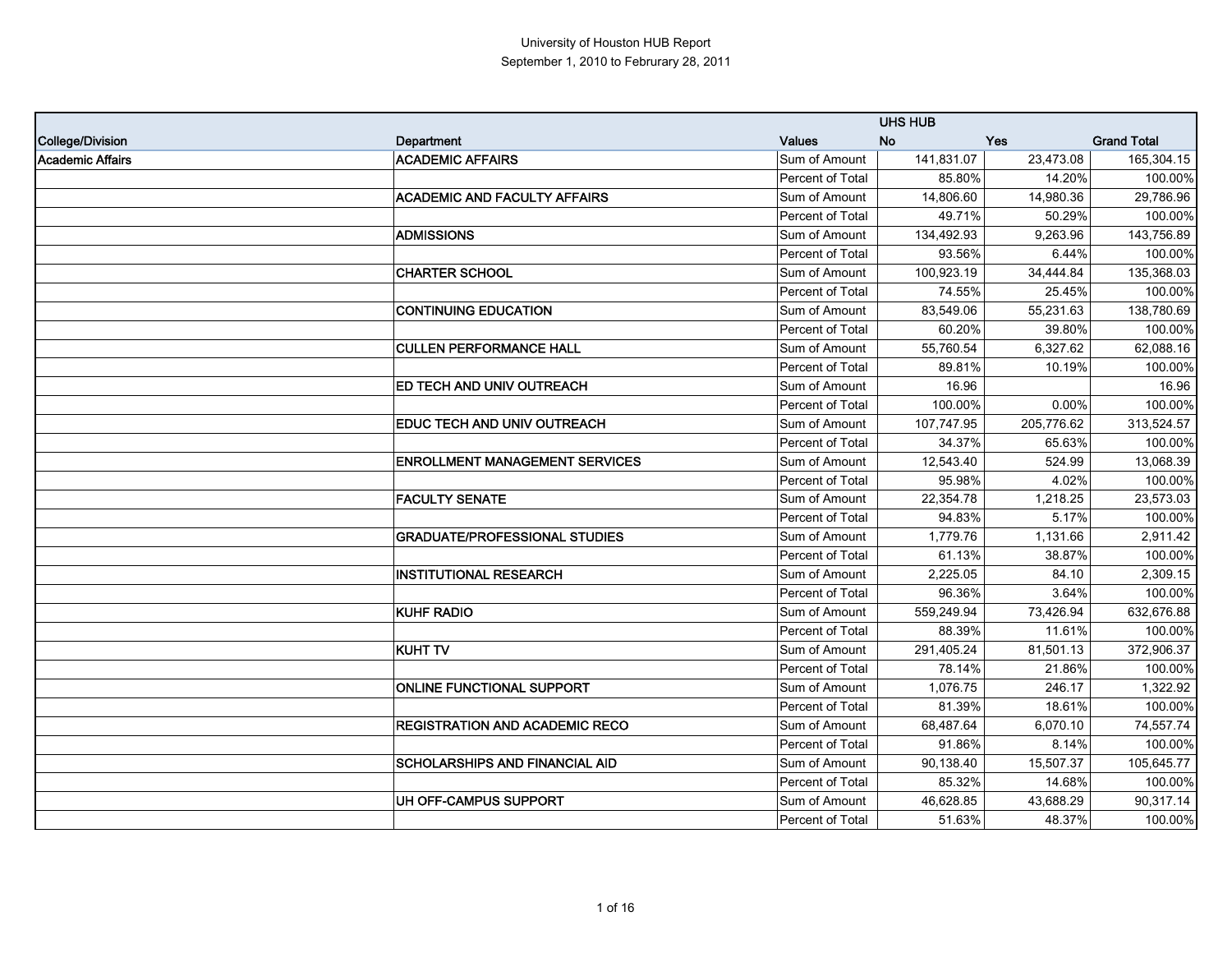|                                          |                                                  |                         | <b>UHS HUB</b> |              |                    |
|------------------------------------------|--------------------------------------------------|-------------------------|----------------|--------------|--------------------|
| <b>College/Division</b>                  | Department                                       | <b>Values</b>           | No.            | <b>Yes</b>   | <b>Grand Total</b> |
| <b>Academic Affairs</b>                  | UH WELCOME CENTER                                | Sum of Amount           | 60,653.21      | 2,356.50     | 63,009.71          |
|                                          |                                                  | Percent of Total        | 96.26%         | 3.74%        | 100.00%            |
|                                          | <b>UNDERGRADUATE SCHOLARS</b>                    | Sum of Amount           | 25,689.46      | 21,849.82    | 47,539.28          |
|                                          |                                                  | Percent of Total        | 54.04%         | 45.96%       | 100.00%            |
|                                          | <b>UNDERGRADUATE STUDIES</b>                     | Sum of Amount           | 3,102.43       | 4,041.45     | 7,143.88           |
|                                          |                                                  | Percent of Total        | 43.43%         | 56.57%       | 100.00%            |
| <b>Academic Affairs Sum of Amount</b>    |                                                  |                         | 1,824,463.21   | 601,144.88   | 2,425,608.09       |
| <b>Academic Affairs Percent of Total</b> |                                                  |                         | 75.22%         | 24.78%       | 100.00%            |
| <b>Administration and Finance</b>        | <b>ADMINISTRATION &amp; FINANCE</b>              | Sum of Amount           | 9,678.20       | 3,902.68     | 13,580.88          |
|                                          |                                                  | Percent of Total        | 71.26%         | 28.74%       | 100.00%            |
|                                          | <b>AUXILIARY SERVICES OPERATIONS</b>             | Sum of Amount           | 312,637.87     | 163,863.20   | 476,501.07         |
|                                          |                                                  | Percent of Total        | 65.61%         | 34.39%       | 100.00%            |
|                                          | <b>BUDGET</b>                                    | Sum of Amount           | 3,220.98       | 1,440.34     | 4,661.32           |
|                                          |                                                  | Percent of Total        | 69.10%         | 30.90%       | 100.00%            |
|                                          | <b>BUSINESS SERVICES</b>                         | Sum of Amount           | 99.376.23      |              | 99.376.23          |
|                                          |                                                  | Percent of Total        | 100.00%        | 0.00%        | 100.00%            |
|                                          | <b>BUSINESS SERVICES OPERATIONS</b>              | Sum of Amount           | 14,730.93      | 6,859.53     | 21,590.46          |
|                                          |                                                  | Percent of Total        | 68.23%         | 31.77%       | 100.00%            |
|                                          | <b>ENTERPRISE SYSTEMS</b>                        | Sum of Amount           | 2,370,775.95   | 1,157,795.43 | 3,528,571.38       |
|                                          |                                                  | Percent of Total        | 67.19%         | 32.81%       | 100.00%            |
|                                          | <b>ENVIRONMENTAL HEALTH RISK MGMT</b>            | Sum of Amount           | 95,200.01      | 2,339.48     | 97,539.49          |
|                                          |                                                  | Percent of Total        | 97.60%         | 2.40%        | 100.00%            |
|                                          | <b>FACILITIES &amp; PLANNING</b>                 | Sum of Amount           | 34,841,516.90  | 8,658,765.02 | 43,500,281.92      |
|                                          |                                                  | Percent of Total        | 80.09%         | 19.91%       | 100.00%            |
|                                          | <b>FACILITIES MAINTENANCE ADMIN</b>              | Sum of Amount           | 22.612.64      | 2,238.81     | 24,851.45          |
|                                          |                                                  | Percent of Total        | 90.99%         | 9.01%        | 100.00%            |
|                                          | <b>FINANCE</b>                                   | Sum of Amount           | 73,844.48      | 14,934.16    | 88,778.64          |
|                                          |                                                  | Percent of Total        | 83.18%         | 16.82%       | 100.00%            |
|                                          | <b>HIGH PERFORMANCE COMPUTING &amp; NETWORKS</b> | Sum of Amount           | 10,561.58      | 3,022.95     | 13,584.53          |
|                                          |                                                  | Percent of Total        | 77.75%         | 22.25%       | 100.00%            |
|                                          | <b>HUMAN RESOURCES</b>                           | Sum of Amount           | 15,344.60      | 8,254.67     | 23,599.27          |
|                                          |                                                  | Percent of Total        | 65.02%         | 34.98%       | 100.00%            |
|                                          | <b>INST - BUDGET</b>                             | Sum of Amount           |                | 4,854.67     | 4,854.67           |
|                                          |                                                  | <b>Percent of Total</b> | 0.00%          | 100.00%      | 100.00%            |
|                                          | <b>INST - BUSINESS SERVICES</b>                  | Sum of Amount           | 1,298,226.72   | 2,542.00     | 1,300,768.72       |
|                                          |                                                  | Percent of Total        | 99.80%         | 0.20%        | 100.00%            |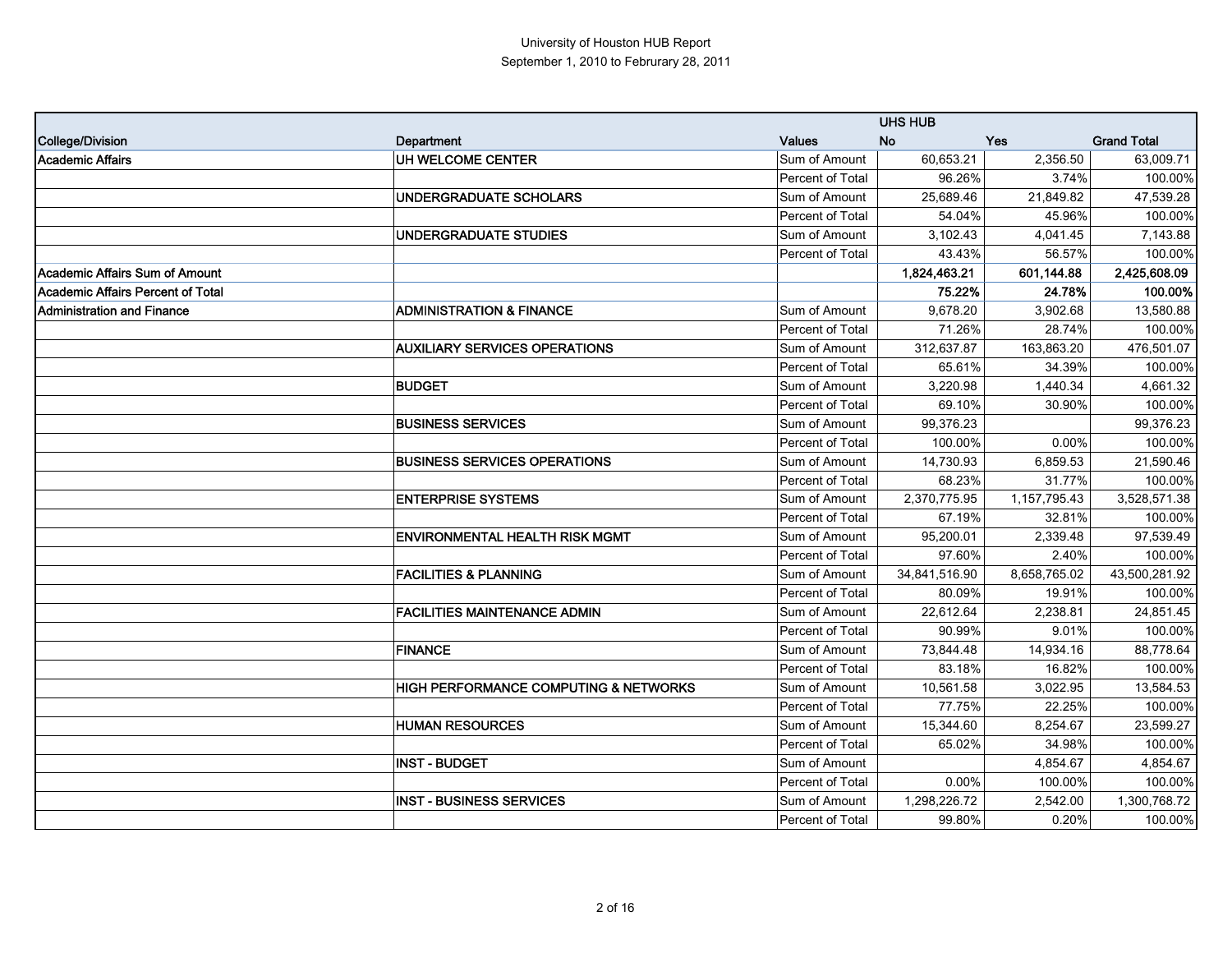|                         |                                        |                  | <b>UHS HUB</b> |            |                    |
|-------------------------|----------------------------------------|------------------|----------------|------------|--------------------|
| <b>College/Division</b> | Department                             | <b>Values</b>    | <b>No</b>      | Yes        | <b>Grand Total</b> |
|                         | <b>INST - FINANCE</b>                  | Sum of Amount    | 1,193.73       |            | 1,193.73           |
|                         |                                        | Percent of Total | 100.00%        | $0.00\%$   | 100.00%            |
|                         | <b>INST - FINANCIAL ACCOUNTING</b>     | Sum of Amount    | 10,880.00      |            | 10,880.00          |
|                         |                                        | Percent of Total | 100.00%        | 0.00%      | 100.00%            |
|                         | <b>MINOR AND PLANNED PROJECTS</b>      | Sum of Amount    | 9,428.17       | 1,038.44   | 10,466.61          |
|                         |                                        | Percent of Total | 90.08%         | 9.92%      | 100.00%            |
|                         | <b>ONE CARD PROGRAM</b>                | Sum of Amount    | 155,149.09     | 8,646.99   | 163,796.08         |
|                         |                                        | Percent of Total | 94.72%         | 5.28%      | 100.00%            |
|                         | PARKING & TRANSPORTATION OPERATIONS    | Sum of Amount    | 1,280,060.35   | 15,051.72  | 1,295,112.07       |
|                         |                                        | Percent of Total | 98.84%         | 1.16%      | 100.00%            |
|                         | PHY PLANT-AUTOMOTIVE                   | Sum of Amount    | 79,861.44      | 15,127.88  | 94,989.32          |
|                         |                                        | Percent of Total | 84.07%         | 15.93%     | 100.00%            |
|                         | PHY PLANT-CENTRAL FACILITY SERVICES    | Sum of Amount    | 72,142.88      | 2.819.35   | 74,962.23          |
|                         |                                        | Percent of Total | 96.24%         | 3.76%      | 100.00%            |
|                         | <b>PHY PLANT-CUSTODIAL SVCS</b>        | Sum of Amount    | 52,080.34      | 3,172.56   | 55,252.90          |
|                         |                                        | Percent of Total | 94.26%         | 5.74%      | 100.00%            |
|                         | <b>PHY PLANT-GROUNDS MAINT</b>         | Sum of Amount    | 123,102.71     | 18,621.00  | 141,723.71         |
|                         |                                        | Percent of Total | 86.86%         | 13.14%     | 100.00%            |
|                         | PHY PLANT-SKILLED TRADES               | Sum of Amount    | 52,069.98      | 20,416.28  | 72,486.26          |
|                         |                                        | Percent of Total | 71.83%         | 28.17%     | 100.00%            |
|                         | PHY PLANT-SOLID WASTE                  | Sum of Amount    | 58,144.78      | 821.20     | 58,965.98          |
|                         |                                        | Percent of Total | 98.61%         | 1.39%      | 100.00%            |
|                         | PHY PLANT-UTILITY & TECHNICAL SERVICES | Sum of Amount    | 384,861.91     | 75,066.52  | 459,928.43         |
|                         |                                        | Percent of Total | 83.68%         | 16.32%     | 100.00%            |
|                         | <b>PHYSICAL PLANT</b>                  | Sum of Amount    | 490,285.13     | 571,375.89 | 1,061,661.02       |
|                         |                                        | Percent of Total | 46.18%         | 53.82%     | 100.00%            |
|                         | <b>POLICE</b>                          | Sum of Amount    | 165,745.64     | 215,078.10 | 380,823.74         |
|                         |                                        | Percent of Total | 43.52%         | 56.48%     | 100.00%            |
|                         | <b>POSTAL SERVICES OPERATIONS</b>      | Sum of Amount    | 65,401.43      | 6,062.49   | 71,463.92          |
|                         |                                        | Percent of Total | 91.52%         | 8.48%      | 100.00%            |
|                         | PRINTING OPERATIONS                    | Sum of Amount    | 116,663.33     | 6,395.98   | 123,059.31         |
|                         |                                        | Percent of Total | 94.80%         | 5.20%      | 100.00%            |
|                         | PURCHASED UTILITIES                    | Sum of Amount    | 37,779.60      | 10,188.00  | 47,967.60          |
|                         |                                        | Percent of Total | 78.76%         | 21.24%     | 100.00%            |
|                         | <b>RESIDENTIAL MAINTENANCE</b>         | Sum of Amount    | 59.50          |            | 59.50              |
|                         |                                        | Percent of Total | 100.00%        | 0.00%      | 100.00%            |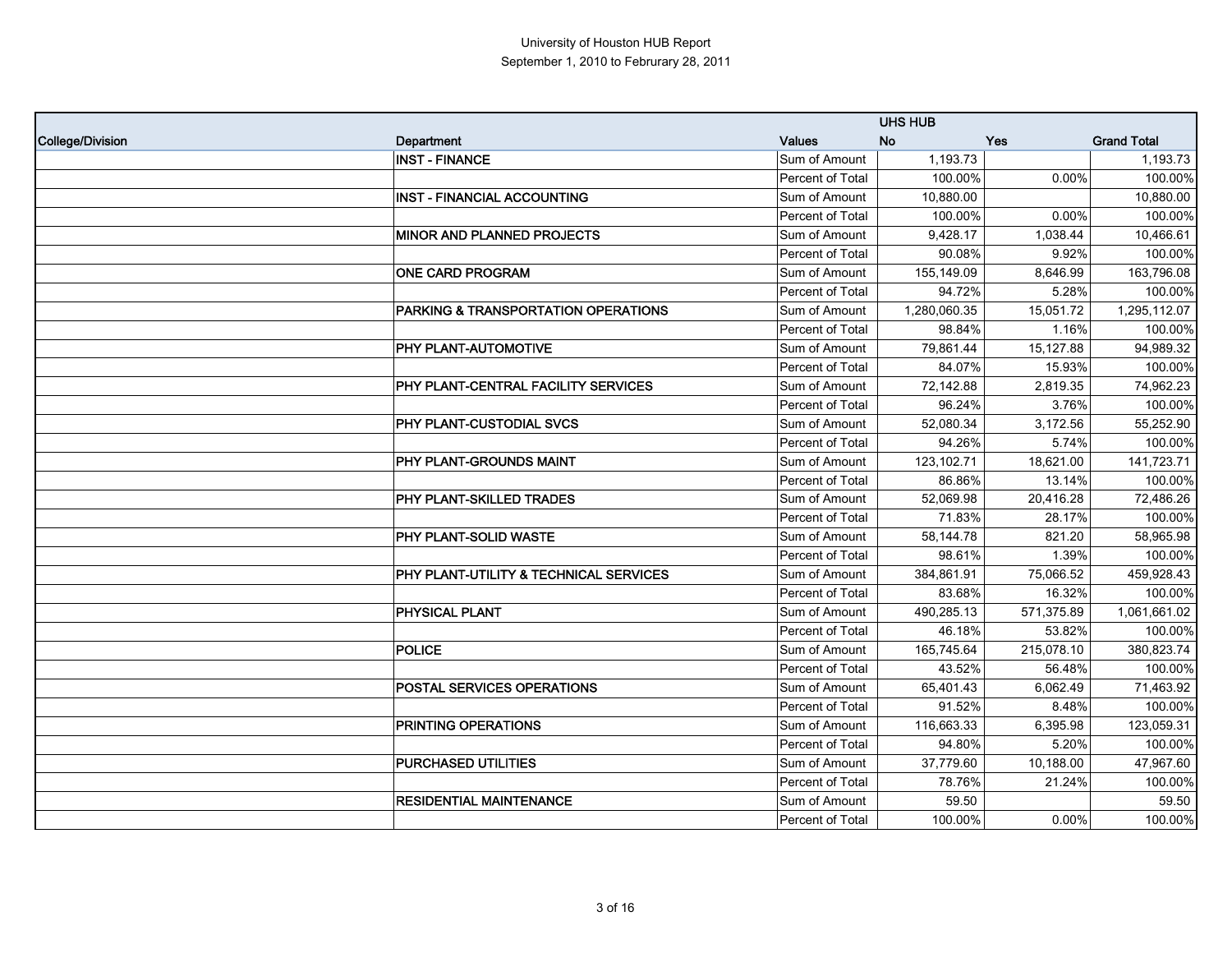|                                             |                                          |                         | <b>UHS HUB</b> |               |                    |
|---------------------------------------------|------------------------------------------|-------------------------|----------------|---------------|--------------------|
| <b>College/Division</b>                     | Department                               | <b>Values</b>           | <b>No</b>      | Yes           | <b>Grand Total</b> |
|                                             | <b>STUDENT FINANCIAL SERVICES</b>        | Sum of Amount           | 106,439.84     | 39,112.77     | 145,552.61         |
|                                             |                                          | <b>Percent of Total</b> | 73.13%         | 26.87%        | 100.00%            |
|                                             | <b>TECHNOLOGY SERVICES &amp; SUPPORT</b> | Sum of Amount           | 715,359.68     | 1,477,375.93  | 2,192,735.61       |
|                                             |                                          | Percent of Total        | 32.62%         | 67.38%        | 100.00%            |
|                                             | <b>UIT SECURITY</b>                      | Sum of Amount           | 54,457.63      | 26,168.25     | 80,625.88          |
|                                             |                                          | Percent of Total        | 67.54%         | 32.46%        | 100.00%            |
|                                             | UNIV PROPERTY SERVICES OPERATIONS        | Sum of Amount           | 1,339,233.99   | 133,142.01    | 1,472,376.00       |
|                                             |                                          | Percent of Total        | 90.96%         | 9.04%         | 100.00%            |
|                                             | UNIVERSITY INFORMATION TECHNOLOGY        | Sum of Amount           | 65,474.49      | 59.969.27     | 125,443.76         |
|                                             |                                          | Percent of Total        | 52.19%         | 47.81%        | 100.00%            |
| Administration and Finance Sum of Amount    |                                          |                         | 44,603,602.73  | 12,736,463.57 | 57,340,066.30      |
| Administration and Finance Percent of Total |                                          |                         | 77.79%         | 22.21%        | 100.00%            |
| Architecture                                | <b>DEAN, ARCHITECTURE</b>                | Sum of Amount           | 217,793.75     | 51,765.30     | 269,559.05         |
|                                             |                                          | Percent of Total        | 80.80%         | 19.20%        | 100.00%            |
| <b>Architecture Sum of Amount</b>           |                                          |                         | 217,793.75     | 51,765.30     | 269,559.05         |
| <b>Architecture Percent of Total</b>        |                                          |                         | 80.80%         | 19.20%        | 100.00%            |
| <b>Athletics</b>                            | <b>INTERCOLLEGIATE ATHLETICS</b>         | Sum of Amount           | 3,293,417.00   | 727,900.69    | 4,021,317.69       |
|                                             |                                          | Percent of Total        | 81.90%         | 18.10%        | 100.00%            |
| Athletics Sum of Amount                     |                                          |                         | 3,293,417.00   | 727,900.69    | 4,021,317.69       |
| <b>Athletics Percent of Total</b>           |                                          |                         | 81.90%         | 18.10%        | 100.00%            |
| <b>Business Administration</b>              | <b>ACCOUNTANCY AND TAXATION</b>          | Sum of Amount           | 6,050.02       | 5,878.17      | 11,928.19          |
|                                             |                                          | Percent of Total        | 50.72%         | 49.28%        | 100.00%            |
|                                             | <b>ACCOUNTING CERTIFICATE PROGRAM</b>    | Sum of Amount           | 35,384.01      | 3,507.73      | 38,891.74          |
|                                             |                                          | Percent of Total        | 90.98%         | 9.02%         | 100.00%            |
|                                             | <b>BAUER CAREER SERVICES CTR</b>         | Sum of Amount           | 42,215.10      | 7,516.24      | 49,731.34          |
|                                             |                                          | Percent of Total        | 84.89%         | 15.11%        | 100.00%            |
|                                             | <b>BAUER COMMUNICATIONS</b>              | Sum of Amount           | 51,534.20      | 4,673.44      | 56,207.64          |
|                                             |                                          | Percent of Total        | 91.69%         | 8.31%         | 100.00%            |
|                                             | <b>BAUER DIVISION OF TECHNOLOGY</b>      | Sum of Amount           | 44,405.64      | 16,231.65     | 60,637.29          |
|                                             |                                          | Percent of Total        | 73.23%         | 26.77%        | 100.00%            |
|                                             | CTR FOR EXECUTIVE DEVELOPMENT            | Sum of Amount           |                | 732.75        | 732.75             |
|                                             |                                          | Percent of Total        | 0.00%          | 100.00%       | 100.00%            |
|                                             | <b>DEAN'S OFFICE, BAUER COLLEGE</b>      | Sum of Amount           | 379,450.90     | 112,094.66    | 491,545.56         |
|                                             |                                          | Percent of Total        | 77.20%         | 22.80%        | 100.00%            |
|                                             | <b>DECISION AND INFORMATION SCIEN</b>    | Sum of Amount           | 9,984.26       | 2,642.11      | 12,626.37          |
|                                             |                                          | Percent of Total        | 79.07%         | 20.93%        | 100.00%            |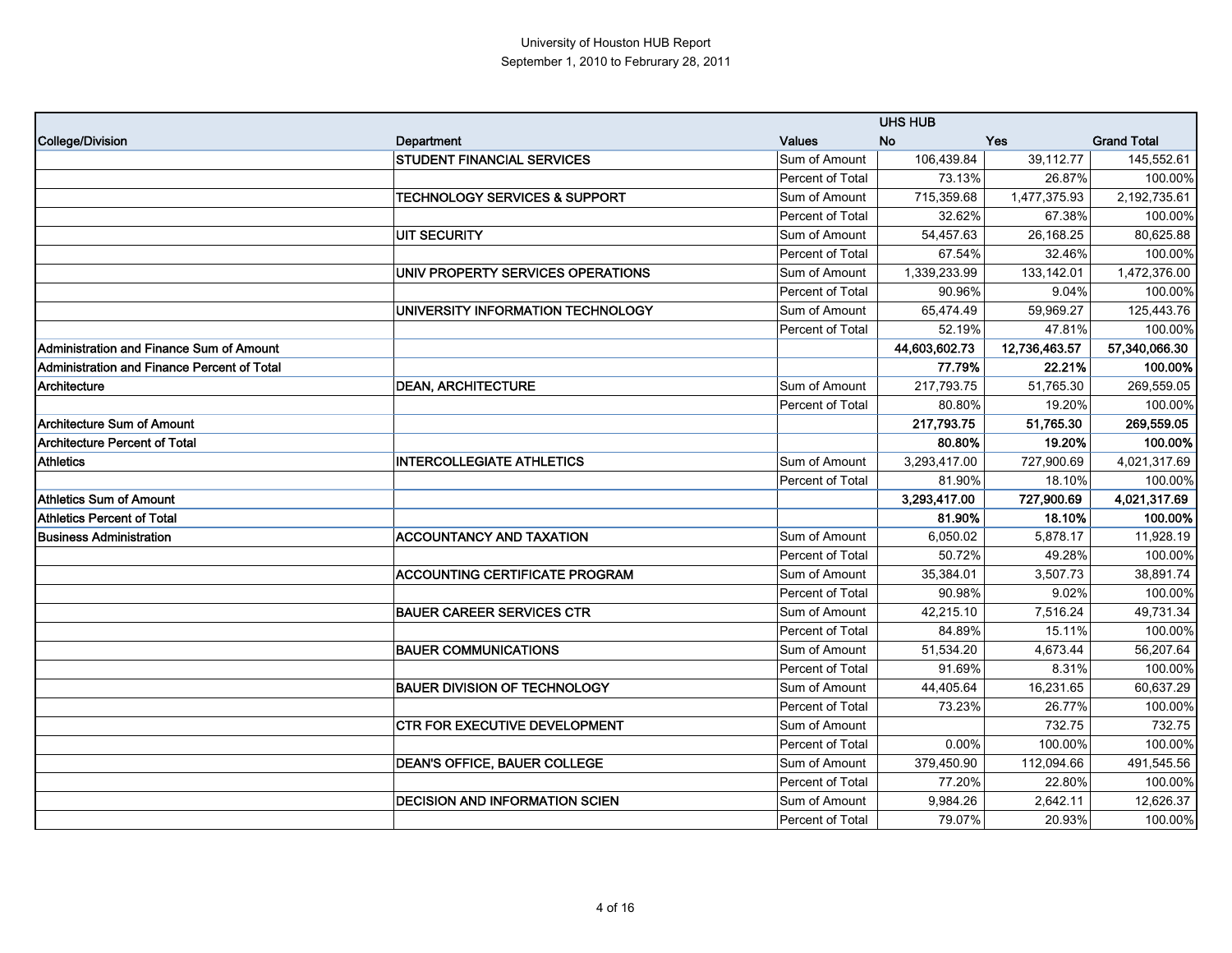|                                                 |                                           |                         | <b>UHS HUB</b> |            |                    |
|-------------------------------------------------|-------------------------------------------|-------------------------|----------------|------------|--------------------|
| <b>College/Division</b>                         | Department                                | <b>Values</b>           | <b>No</b>      | Yes        | <b>Grand Total</b> |
|                                                 | <b>EXECUTIVE DEGREE PROGRAMS</b>          | Sum of Amount           | 110,010.47     | 77,713.14  | 187,723.61         |
|                                                 |                                           | <b>Percent of Total</b> | 58.60%         | 41.40%     | 100.00%            |
|                                                 | <b>FINANCE-BAUER COLLEGE</b>              | Sum of Amount           | 40,276.98      | 5,149.02   | 45,426.00          |
|                                                 |                                           | <b>Percent of Total</b> | 88.67%         | 11.33%     | 100.00%            |
|                                                 | <b>GLOBAL ENERGY MGMT INST</b>            | Sum of Amount           | 6,179.97       |            | 6,179.97           |
|                                                 |                                           | Percent of Total        | 100.00%        | 0.00%      | 100.00%            |
|                                                 | <b>MANAGEMENT-BAUER COLLEGE</b>           | Sum of Amount           | 22,416.03      | 8,656.96   | 31,072.99          |
|                                                 |                                           | Percent of Total        | 72.14%         | 27.86%     | 100.00%            |
|                                                 | <b>MARKETING-BAUER COLLEGE</b>            | Sum of Amount           | 9,705.65       | 4,714.45   | 14,420.10          |
|                                                 |                                           | Percent of Total        | 67.31%         | 32.69%     | 100.00%            |
|                                                 | <b>MBA STUDENT SERVICES CENTER</b>        | Sum of Amount           | 15,476.63      | 29,242.39  | 44,719.02          |
|                                                 |                                           | Percent of Total        | 34.61%         | 65.39%     | 100.00%            |
|                                                 | <b>SALES EXCELLENCE INSTITUTE</b>         | Sum of Amount           | 39,141.84      | 2,308.53   | 41,450.37          |
|                                                 |                                           | <b>Percent of Total</b> | 94.43%         | 5.57%      | 100.00%            |
|                                                 | <b>SMALL BUSINESS DEV CENTER</b>          | Sum of Amount           | 283,470.60     | 72,264.41  | 355.735.01         |
|                                                 |                                           | Percent of Total        | 79.69%         | 20.31%     | 100.00%            |
|                                                 | UNDERGRAD BUSINESS PROG                   | Sum of Amount           | 32,357.96      | 3,342.12   | 35,700.08          |
|                                                 |                                           | Percent of Total        | 90.64%         | 9.36%      | 100.00%            |
|                                                 | <b>WOLFF CTR FOR ENTREPRENEURSHIP</b>     | Sum of Amount           | 8,584.02       | 1,104.08   | 9,688.10           |
|                                                 |                                           | Percent of Total        | 88.60%         | 11.40%     | 100.00%            |
| <b>Business Administration Sum of Amount</b>    |                                           |                         | 1,136,644.28   | 357,771.85 | 1,494,416.13       |
| <b>Business Administration Percent of Total</b> |                                           |                         | 76.06%         | 23.94%     | 100.00%            |
| <b>Chancellor/President</b>                     | <b>AFFIRMATIVE ACTION</b>                 | Sum of Amount           | 2,366.63       | 470.76     | 2,837.39           |
|                                                 |                                           | Percent of Total        | 83.41%         | 16.59%     | 100.00%            |
|                                                 | <b>PRESIDENT</b>                          | Sum of Amount           | 19,167.75      | 11,648.38  | 30,816.13          |
|                                                 |                                           | Percent of Total        | 62.20%         | 37.80%     | 100.00%            |
|                                                 | <b>STAFF COUNCIL</b>                      | Sum of Amount           | 9,164.08       | 463.94     | 9,628.02           |
|                                                 |                                           | Percent of Total        | 95.18%         | 4.82%      | 100.00%            |
| <b>Chancellor/President Sum of Amount</b>       |                                           |                         | 30,698.46      | 12,583.08  | 43,281.54          |
| <b>Chancellor/President Percent of Total</b>    |                                           |                         | 70.93%         | 29.07%     | 100.00%            |
| Education                                       | <b>ASIAN AMERICAN STUDIES</b>             | Sum of Amount           | 19,160.32      | 2.692.84   | 21.853.16          |
|                                                 |                                           | Percent of Total        | 87.68%         | 12.32%     | 100.00%            |
|                                                 | CENTER FOR INFO TECH IN EDUCATION         | Sum of Amount           | 76,228.02      | 44,511.28  | 120,739.30         |
|                                                 |                                           | Percent of Total        | 63.13%         | 36.87%     | 100.00%            |
|                                                 | <b>CONSISTENCY MGMT &amp; COOP DISCIP</b> | Sum of Amount           | 70,676.72      | 8,199.20   | 78,875.92          |
|                                                 |                                           | <b>Percent of Total</b> | 89.60%         | 10.40%     | 100.00%            |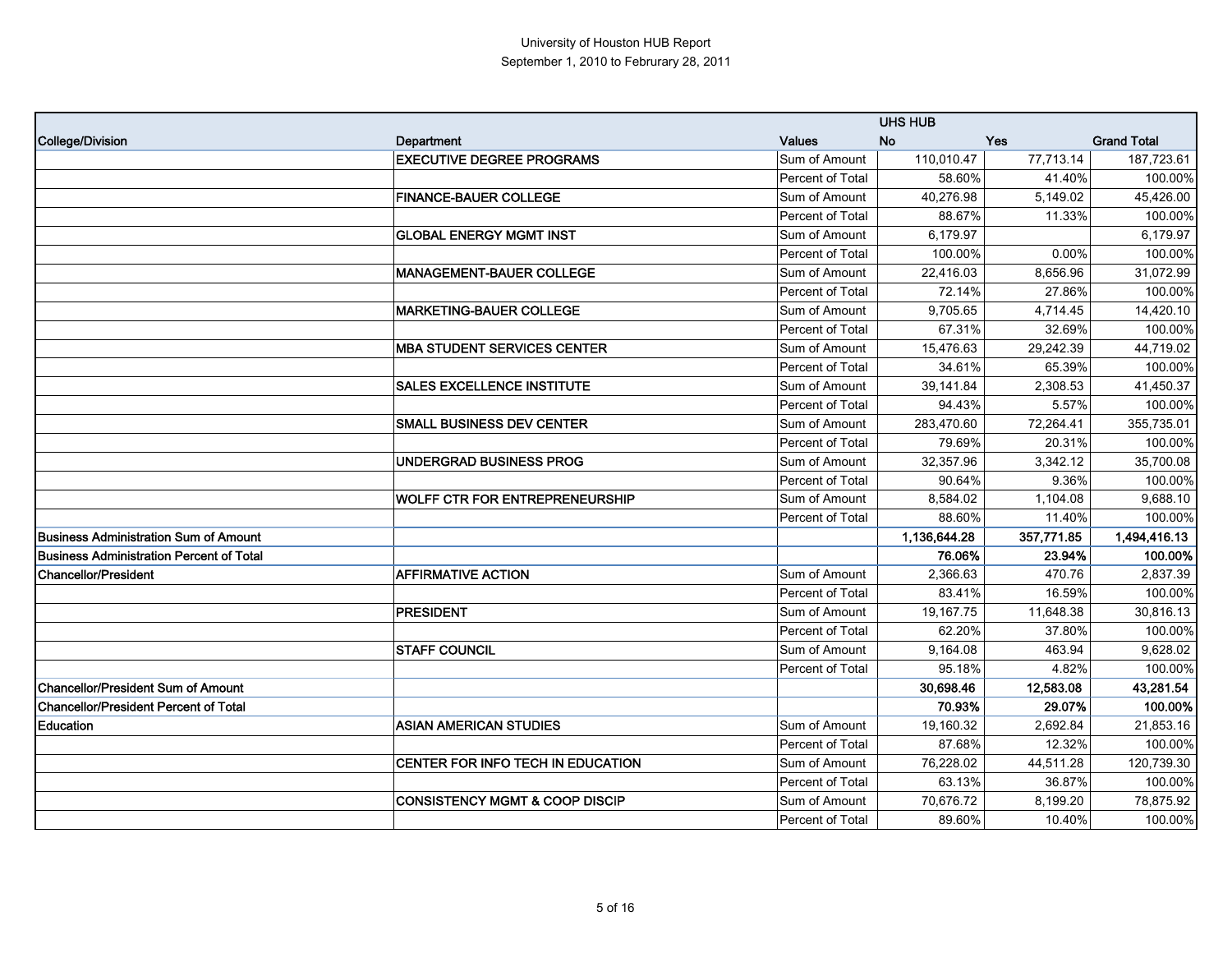|                                   |                                          |                         | <b>UHS HUB</b> |            |                    |
|-----------------------------------|------------------------------------------|-------------------------|----------------|------------|--------------------|
| <b>College/Division</b>           | Department                               | <b>Values</b>           | <b>No</b>      | Yes        | <b>Grand Total</b> |
| <b>Education</b>                  | <b>CURRICULUM AND INSTRUCTION</b>        | Sum of Amount           | 90,766.20      | 35,677.90  | 126,444.10         |
|                                   |                                          | Percent of Total        | 71.78%         | 28.22%     | 100.00%            |
|                                   | <b>DEAN, EDUCATION</b>                   | Sum of Amount           | 103,720.47     | 14,244.40  | 117,964.87         |
|                                   |                                          | Percent of Total        | 87.92%         | 12.08%     | 100.00%            |
|                                   | <b>EDUC EFFECTIVENESS &amp; OUTREACH</b> | Sum of Amount           | 13,531.48      | 1,357.95   | 14,889.43          |
|                                   |                                          | Percent of Total        | 90.88%         | 9.12%      | 100.00%            |
|                                   | <b>EDUCATIONAL PSYCHOLOGY</b>            | Sum of Amount           | 34,143.68      | 13,572.92  | 47,716.60          |
|                                   |                                          | Percent of Total        | 71.56%         | 28.44%     | 100.00%            |
|                                   | <b>INSTITUTE FOR URBAN EDUCATION</b>     | Sum of Amount           | 1,639.02       | 2,503.06   | 4,142.08           |
|                                   |                                          | Percent of Total        | 39.57%         | 60.43%     | 100.00%            |
| <b>Education Sum of Amount</b>    |                                          |                         | 409,865.91     | 122,759.55 | 532,625.46         |
| <b>Education Percent of Total</b> |                                          |                         | 76.95%         | 23.05%     | 100.00%            |
| Engineering                       | <b>BIOMEDICAL ENGINEERING</b>            | Sum of Amount           | 219,704.85     | 9,142.81   | 228,847.66         |
|                                   |                                          | <b>Percent of Total</b> | 96.00%         | 4.00%      | 100.00%            |
|                                   | <b>CHEMICAL ENGINEERING</b>              | Sum of Amount           | 1,623,245.91   | 56,207.77  | 1,679,453.68       |
|                                   |                                          | Percent of Total        | 96.65%         | 3.35%      | 100.00%            |
|                                   | <b>CIVIL ENGINEERING</b>                 | Sum of Amount           | 243,235.79     | 17,461.73  | 260,697.52         |
|                                   |                                          | Percent of Total        | 93.30%         | 6.70%      | 100.00%            |
|                                   | <b>COMPOSITE ENGR APPLICATIONS CT</b>    | Sum of Amount           | 599.75         |            | 599.75             |
|                                   |                                          | Percent of Total        | 100.00%        | 0.00%      | 100.00%            |
|                                   | <b>CTR FOR INNOVATIVE GROUTING</b>       | Sum of Amount           | 9,130.26       | 3,429.44   | 12,559.70          |
|                                   |                                          | Percent of Total        | 72.69%         | 27.31%     | 100.00%            |
|                                   | <b>DEAN, ENGINEERING</b>                 | Sum of Amount           | 401,082.67     | 130,279.06 | 531,361.73         |
|                                   |                                          | Percent of Total        | 75.48%         | 24.52%     | 100.00%            |
|                                   | <b>ELECTRICAL ENGINEERING</b>            | Sum of Amount           | 701,018.70     | 90,275.45  | 791,294.15         |
|                                   |                                          | Percent of Total        | 88.59%         | 11.41%     | 100.00%            |
|                                   | <b>ENGINEERING SERVICES</b>              | Sum of Amount           | 2,284.95       | 7,552.39   | 9,837.34           |
|                                   |                                          | Percent of Total        | 23.23%         | 76.77%     | 100.00%            |
|                                   | <b>INDUSTRIAL ENGINEERING</b>            | Sum of Amount           | 26,572.78      | 3,321.29   | 29,894.07          |
|                                   |                                          | Percent of Total        | 88.89%         | 11.11%     | 100.00%            |
|                                   | <b>INTEGRATED BIO &amp; NANO SYSTEM</b>  | Sum of Amount           | 344.41         |            | 344.41             |
|                                   |                                          | Percent of Total        | 100.00%        | 0.00%      | 100.00%            |
|                                   | <b>MECHANICAL ENGINEERING</b>            | Sum of Amount           | 637,777.83     | 16,712.22  | 654,490.05         |
|                                   |                                          | Percent of Total        | 97.45%         | 2.55%      | 100.00%            |
|                                   | NATL CTR FOR AIRBORNE LASER MAPPING      | Sum of Amount           | 118,439.56     |            | 118,439.56         |
|                                   |                                          | Percent of Total        | 100.00%        | 0.00%      | 100.00%            |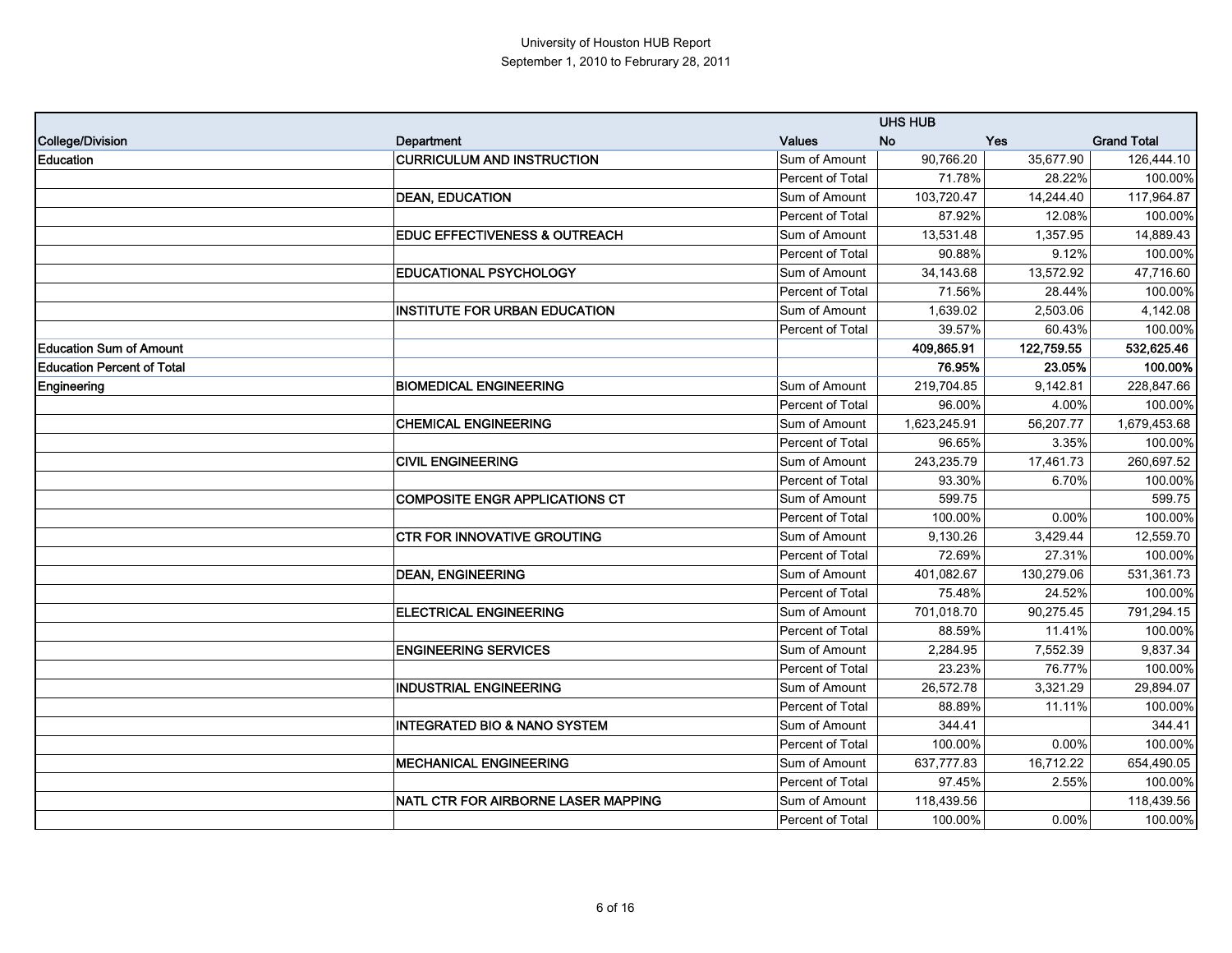|                                                  |                                                     |                  | <b>UHS HUB</b> |            |                    |
|--------------------------------------------------|-----------------------------------------------------|------------------|----------------|------------|--------------------|
| College/Division                                 | Department                                          | <b>Values</b>    | <b>No</b>      | Yes        | <b>Grand Total</b> |
| <b>Engineering</b>                               | TX HURRICANE CTR INVT TECH                          | Sum of Amount    | 368.90         |            | 368.90             |
|                                                  |                                                     | Percent of Total | 100.00%        | 0.00%      | 100.00%            |
|                                                  | <b>WIND ENERGY CENTER</b>                           | Sum of Amount    | 23,389.50      |            | 23,389.50          |
|                                                  |                                                     | Percent of Total | 100.00%        | 0.00%      | 100.00%            |
| <b>Engineering Sum of Amount</b>                 |                                                     |                  | 4,007,195.86   | 334,382.16 | 4,341,578.02       |
| <b>Engineering Percent of Total</b>              |                                                     |                  | 92.30%         | 7.70%      | 100.00%            |
| <b>Graduate College of Social Work</b>           | <b>ADMISSIONS-GCSW</b>                              | Sum of Amount    | 7,810.56       | 317.40     | 8,127.96           |
|                                                  |                                                     | Percent of Total | 96.09%         | 3.91%      | 100.00%            |
|                                                  | <b>ALUMNI &amp; CAREER SERVICES</b>                 | Sum of Amount    | 5,325.05       | 528.57     | 5,853.62           |
|                                                  |                                                     | Percent of Total | 90.97%         | 9.03%      | 100.00%            |
|                                                  | <b>AMERICAN HUMANICS</b>                            | Sum of Amount    | 359.83         | 180.00     | 539.83             |
|                                                  |                                                     | Percent of Total | 66.66%         | 33.34%     | 100.00%            |
|                                                  | CHILD & FAMILY CTR FOR INNOVATIVE RESEARCH          | Sum of Amount    | 23,414.46      | 3,348.08   | 26,762.54          |
|                                                  |                                                     | Percent of Total | 87.49%         | 12.51%     | 100.00%            |
|                                                  | <b>CTR DRUG &amp; SOCIAL POLICY RESRC</b>           | Sum of Amount    | 24,803.33      | 4,938.41   | 29,741.74          |
|                                                  |                                                     | Percent of Total | 83.40%         | 16.60%     | 100.00%            |
|                                                  | <b>DEAN, SOCIAL WORK</b>                            | Sum of Amount    | 13,820.72      | 48,606.78  | 62,427.50          |
|                                                  |                                                     | Percent of Total | 22.14%         | 77.86%     | 100.00%            |
|                                                  | <b>FIELD OFFICE</b>                                 | Sum of Amount    | 2,661.50       | 382.73     | 3,044.23           |
|                                                  |                                                     | Percent of Total | 87.43%         | 12.57%     | 100.00%            |
|                                                  | <b>GCSW INFORMATION TECHNOLOGY</b>                  | Sum of Amount    | 11,879.62      | 9,286.02   | 21,165.64          |
|                                                  |                                                     | Percent of Total | 56.13%         | 43.87%     | 100.00%            |
|                                                  | <b>GCSW STUDENT SERVICES</b>                        | Sum of Amount    |                | 35.54      | 35.54              |
|                                                  |                                                     | Percent of Total | 0.00%          | 100.00%    | 100.00%            |
|                                                  | <b>GULEN INSTITUTE</b>                              | Sum of Amount    | 514.56         |            | 514.56             |
|                                                  |                                                     | Percent of Total | 100.00%        | 0.00%      | 100.00%            |
|                                                  | <b>OFFICE FOR DRUG &amp; SOCIAL POLICY RESEARCH</b> | Sum of Amount    | 15.34          | 1,425.52   | 1,440.86           |
|                                                  |                                                     | Percent of Total | 1.06%          | 98.94%     | 100.00%            |
|                                                  | OFFICE OF COMMUNITY PROJECTS                        | Sum of Amount    | 1,331.50       | 390.00     | 1,721.50           |
|                                                  |                                                     | Percent of Total | 77.35%         | 22.65%     | 100.00%            |
|                                                  | <b>PHD PROGRAM</b>                                  | Sum of Amount    | 1,624.66       | 23.46      | 1,648.12           |
|                                                  |                                                     | Percent of Total | 98.58%         | 1.42%      | 100.00%            |
| Graduate College of Social Work Sum of Amount    |                                                     |                  | 93,561.13      | 69,462.51  | 163,023.64         |
| Graduate College of Social Work Percent of Total |                                                     |                  | 57.39%         | 42.61%     | 100.00%            |
| <b>Honors College</b>                            | <b>DEAN, HONORS COLLEGE</b>                         | Sum of Amount    | 55,232.40      | 15,095.97  | 70,328.37          |
|                                                  |                                                     | Percent of Total | 78.54%         | 21.46%     | 100.00%            |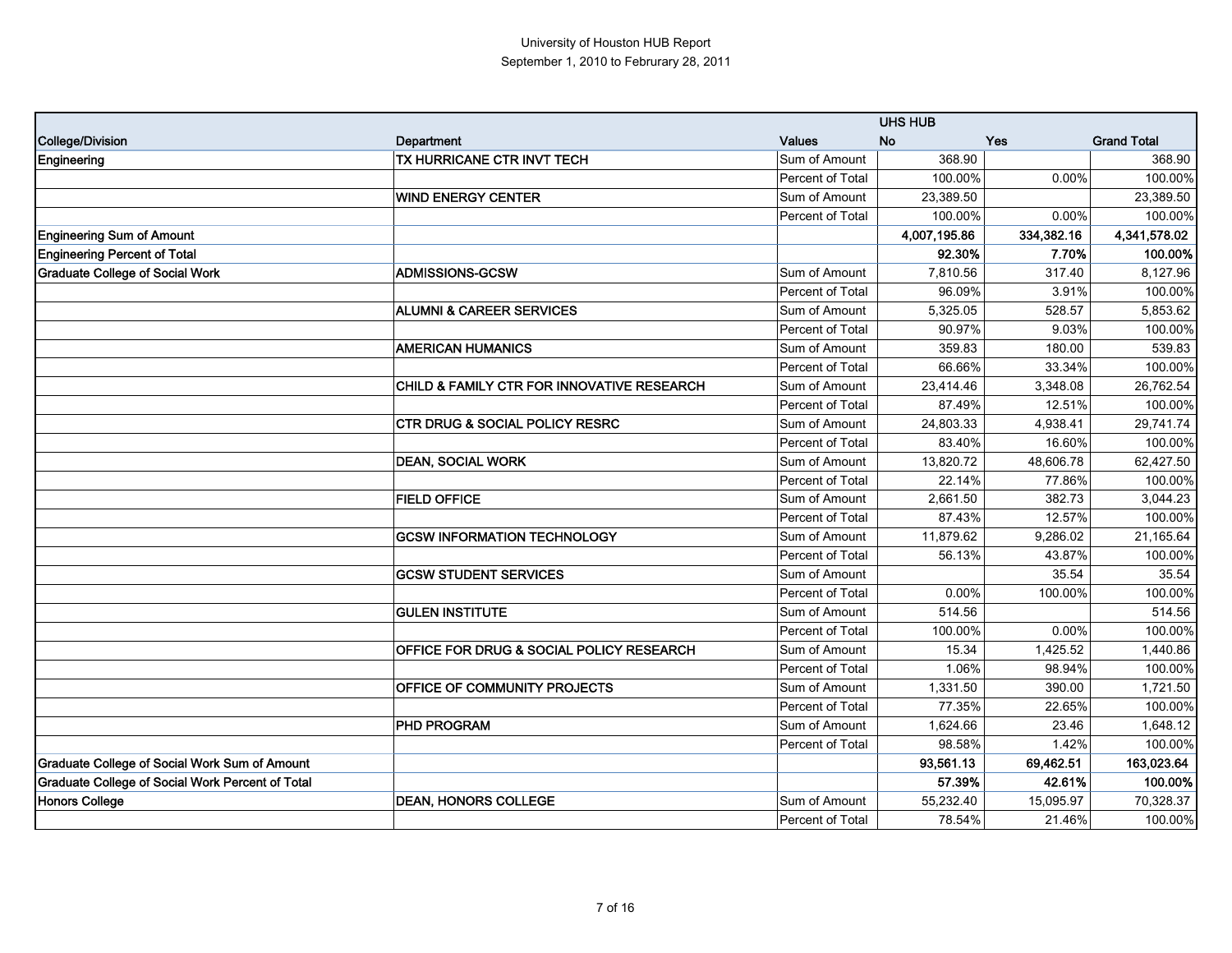|                                                  |                                           |                  | <b>UHS HUB</b> |            |                    |
|--------------------------------------------------|-------------------------------------------|------------------|----------------|------------|--------------------|
| <b>College/Division</b>                          | Department                                | <b>Values</b>    | <b>No</b>      | Yes        | <b>Grand Total</b> |
| <b>Honors College</b>                            | <b>HOUSTON TEACHERS INSTITUTE</b>         | Sum of Amount    | 737.57         |            | 737.57             |
|                                                  |                                           | Percent of Total | 100.00%        | 0.00%      | 100.00%            |
| Honors College Sum of Amount                     |                                           |                  | 55,969.97      | 15,095.97  | 71,065.94          |
| Honors College Percent of Total                  |                                           |                  | 78.76%         | 21.24%     | 100.00%            |
| <b>Hotel and Restaurant Management</b>           | <b>DEAN, HOTEL &amp; RESTAURANT MANAG</b> | Sum of Amount    | 70,296.79      | 3,480.53   | 73,777.32          |
|                                                  |                                           | Percent of Total | 95.28%         | 4.72%      | 100.00%            |
|                                                  | <b>HOTEL AND RESTAURANT MANAGEMENT</b>    | Sum of Amount    | 802,337.31     | 44,998.45  | 847,335.76         |
|                                                  |                                           | Percent of Total | 94.69%         | 5.31%      | 100.00%            |
| Hotel and Restaurant Management Sum of Amount    |                                           |                  | 872,634.10     | 48,478.98  | 921,113.08         |
| Hotel and Restaurant Management Percent of Total |                                           |                  | 94.74%         | 5.26%      | 100.00%            |
| <b>Law Center</b>                                | A A WHITE INSTITUTE                       | Sum of Amount    |                | 131.98     | 131.98             |
|                                                  |                                           | Percent of Total | 0.00%          | 100.00%    | 100.00%            |
|                                                  | <b>ASSOCIATE DEAN, LAW</b>                | Sum of Amount    | 531.11         | 737.40     | 1,268.51           |
|                                                  |                                           | Percent of Total | 41.87%         | 58.13%     | 100.00%            |
|                                                  | <b>BLAKELEY INSTITUTE</b>                 | Sum of Amount    | 22,533.90      | 2,266.16   | 24,800.06          |
|                                                  |                                           | Percent of Total | 90.86%         | 9.14%      | 100.00%            |
|                                                  | <b>BUSINESS SERVICES, LAW</b>             | Sum of Amount    | 55,091.08      | 38,158.81  | 93,249.89          |
|                                                  |                                           | Percent of Total | 59.08%         | 40.92%     | 100.00%            |
|                                                  | <b>CAREER SERVICES, LAW</b>               | Sum of Amount    | 10,008.15      | 2,844.33   | 12,852.48          |
|                                                  |                                           | Percent of Total | 77.87%         | 22.13%     | 100.00%            |
|                                                  | CHAIRS AND PROFESSORSHIPS, LAW            | Sum of Amount    |                | 320.27     | 320.27             |
|                                                  |                                           | Percent of Total | 0.00%          | 100.00%    | 100.00%            |
|                                                  | <b>DEAN, LAW</b>                          | Sum of Amount    | 14,916.94      | 202,735.24 | 217,652.18         |
|                                                  |                                           | Percent of Total | 6.85%          | 93.15%     | 100.00%            |
|                                                  | <b>EXTERNAL AFFAIRS, LAW</b>              | Sum of Amount    | 3,696.55       | 8,024.04   | 11,720.59          |
|                                                  |                                           | Percent of Total | 31.54%         | 68.46%     | 100.00%            |
|                                                  | <b>FACILITIES, LAW</b>                    | Sum of Amount    | 34,441.75      | 8,828.32   | 43,270.07          |
|                                                  |                                           | Percent of Total | 79.60%         | 20.40%     | 100.00%            |
|                                                  | <b>FACULTY SUPPORT LAW</b>                | Sum of Amount    | 8,914.35       | 22,057.63  | 30,971.98          |
|                                                  |                                           | Percent of Total | 28.78%         | 71.22%     | 100.00%            |
|                                                  | <b>HEALTH LAW &amp; POLICY INSTITUTE</b>  | Sum of Amount    | 5,546.14       | 5,514.21   | 11,060.35          |
|                                                  |                                           | Percent of Total | 50.14%         | 49.86%     | 100.00%            |
|                                                  | <b>IHELG</b>                              | Sum of Amount    | 620.86         |            | 620.86             |
|                                                  |                                           | Percent of Total | 100.00%        | 0.00%      | 100.00%            |
|                                                  | LAW                                       | Sum of Amount    | 166.18         | 3,391.47   | 3,557.65           |
|                                                  |                                           | Percent of Total | 4.67%          | 95.33%     | 100.00%            |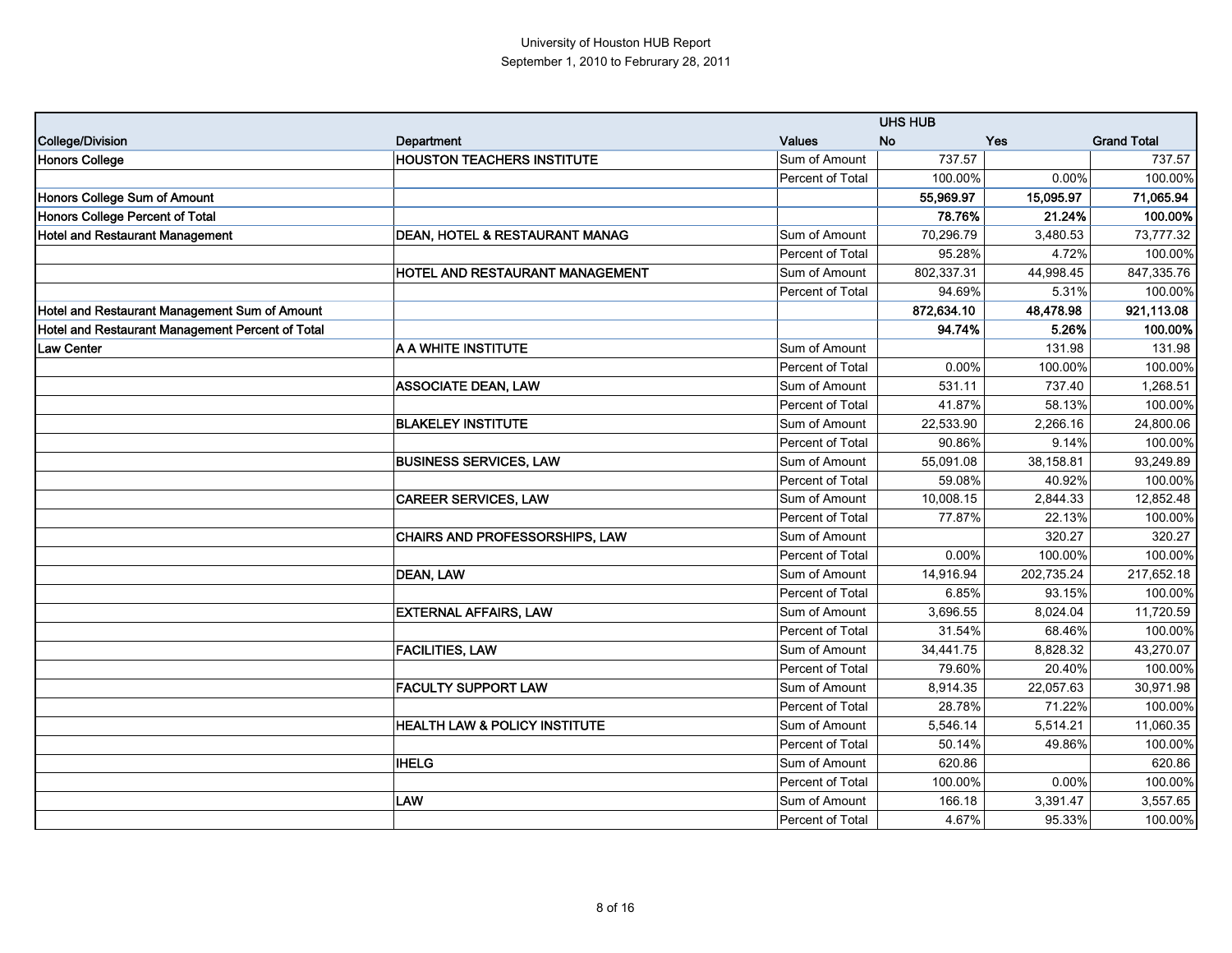|                                         |                                          |                  | <b>UHS HUB</b> |            |                    |
|-----------------------------------------|------------------------------------------|------------------|----------------|------------|--------------------|
| <b>College/Division</b>                 | Department                               | <b>Values</b>    | <b>No</b>      | <b>Yes</b> | <b>Grand Total</b> |
|                                         | <b>LAW INFORMATION TECHNOLOGY</b>        | Sum of Amount    | 28,772.87      | 21,421.69  | 50,194.56          |
|                                         |                                          | Percent of Total | 57.32%         | 42.68%     | 100.00%            |
|                                         | <b>LAW LIBRARY</b>                       | Sum of Amount    | 188,412.57     | 1,831.98   | 190,244.55         |
|                                         |                                          | Percent of Total | 99.04%         | 0.96%      | 100.00%            |
|                                         | <b>LEGAL AID CLINIC, LAW</b>             | Sum of Amount    | 4,225.97       | 1,854.01   | 6,079.98           |
|                                         |                                          | Percent of Total | 69.51%         | 30.49%     | 100.00%            |
|                                         | <b>LEGAL RESEARCH &amp; WRITING, LAW</b> | Sum of Amount    | 8,498.41       | 3,019.47   | 11,517.88          |
|                                         |                                          | Percent of Total | 73.78%         | 26.22%     | 100.00%            |
|                                         | <b>PUBLIC RELS &amp; MARKETING, LAW</b>  | Sum of Amount    | 1,667.20       |            | 1,667.20           |
|                                         |                                          | Percent of Total | 100.00%        | 0.00%      | 100.00%            |
|                                         | <b>STUDENT ORGANIZATION, LAW</b>         | Sum of Amount    | 15,821.85      |            | 15,821.85          |
|                                         |                                          | Percent of Total | 100.00%        | 0.00%      | 100.00%            |
|                                         | <b>STUDENT SERVICES, LAW</b>             | Sum of Amount    | 55,945.64      | 10,879.62  | 66,825.26          |
|                                         |                                          | Percent of Total | 83.72%         | 16.28%     | 100.00%            |
| <b>Law Center Sum of Amount</b>         |                                          |                  | 459,811.52     | 334,016.63 | 793,828.15         |
| Law Center Percent of Total             |                                          |                  | 57.92%         | 42.08%     | 100.00%            |
| <b>Liberal Arts and Social Sciences</b> | <b>AEROSPACE STUDIES</b>                 | Sum of Amount    | 623.63         | 1,263.95   | 1,887.58           |
|                                         |                                          | Percent of Total | 33.04%         | 66.96%     | 100.00%            |
|                                         | <b>AFRICAN-AMERICAN STUDIES</b>          | Sum of Amount    | 6,099.35       | 8,225.22   | 14,324.57          |
|                                         |                                          | Percent of Total | 42.58%         | 57.42%     | 100.00%            |
|                                         | <b>ANTHROPOLOGY</b>                      | Sum of Amount    | 1,567.97       | 4,656.46   | 6,224.43           |
|                                         |                                          | Percent of Total | 25.19%         | 74.81%     | 100.00%            |
|                                         | <b>ART</b>                               | Sum of Amount    | 63,603.08      | 58,836.25  | 122,439.33         |
|                                         |                                          | Percent of Total | 51.95%         | 48.05%     | 100.00%            |
|                                         | <b>ARTE PUBLICO</b>                      | Sum of Amount    | 284,594.00     | 9,301.02   | 293,895.02         |
|                                         |                                          | Percent of Total | 96.84%         | 3.16%      | 100.00%            |
|                                         | <b>BAND</b>                              | Sum of Amount    | 67,955.76      | 1,220.14   | 69,175.90          |
|                                         |                                          | Percent of Total | 98.24%         | 1.76%      | 100.00%            |
|                                         | <b>BLAFFER GALLERY</b>                   | Sum of Amount    | 71,289.96      | 2,979.41   | 74,269.37          |
|                                         |                                          | Percent of Total | 95.99%         | 4.01%      | 100.00%            |
|                                         | <b>CENTER FOR PUBLIC HISTORY</b>         | Sum of Amount    | 9,490.31       | 529.60     | 10,019.91          |
|                                         |                                          | Percent of Total | 94.71%         | 5.29%      | 100.00%            |
|                                         | CENTER FOR PUBLIC POLICY                 | Sum of Amount    | 63,175.55      | 1,037.22   | 64,212.77          |
|                                         |                                          | Percent of Total | 98.38%         | 1.62%      | 100.00%            |
|                                         | COMMUNICATION                            | Sum of Amount    | 43,442.50      | 51,176.18  | 94,618.68          |
|                                         |                                          | Percent of Total | 45.91%         | 54.09%     | 100.00%            |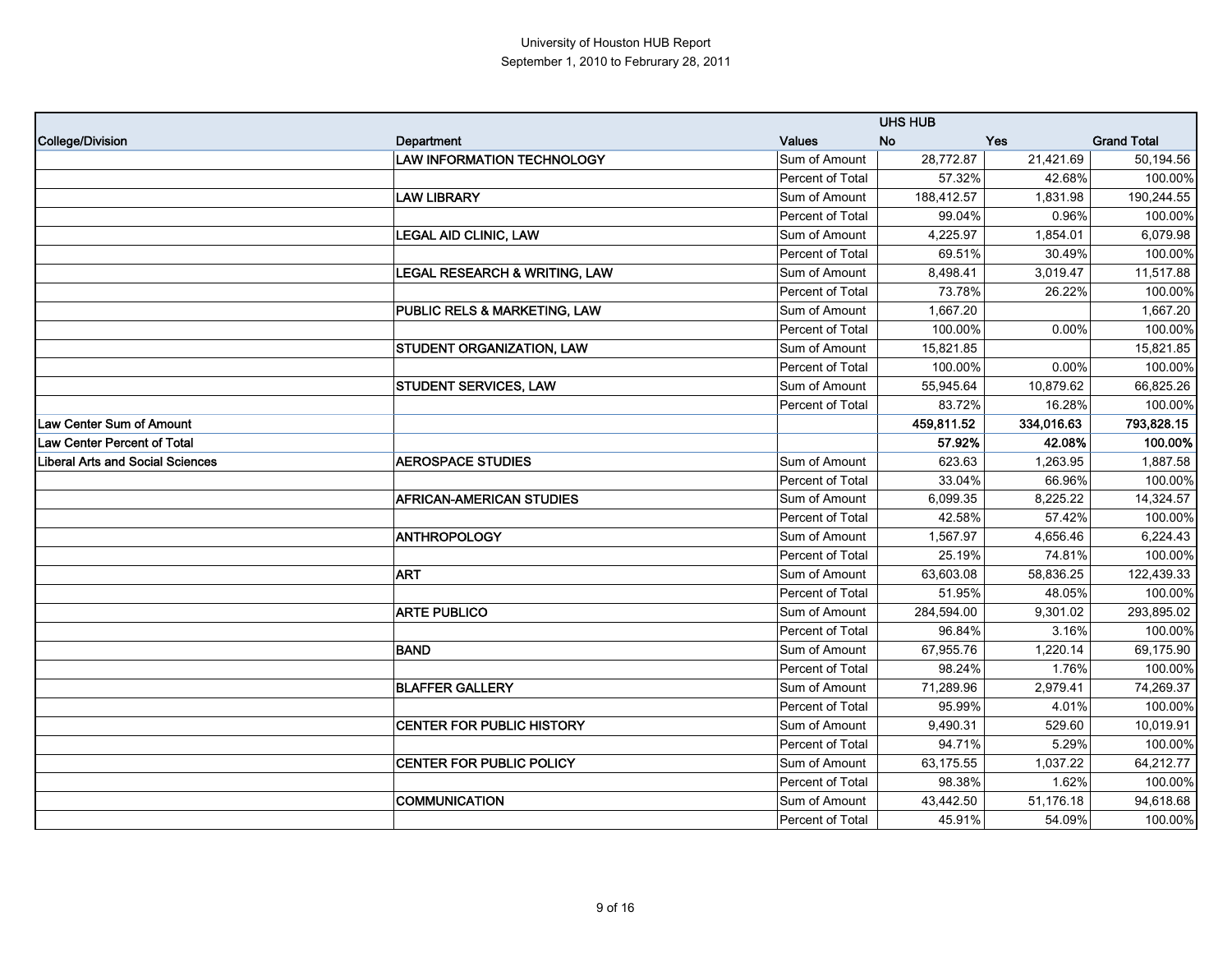|                         |                                  |                         | <b>UHS HUB</b> |            |                    |
|-------------------------|----------------------------------|-------------------------|----------------|------------|--------------------|
| <b>College/Division</b> | Department                       | <b>Values</b>           | <b>No</b>      | Yes        | <b>Grand Total</b> |
|                         | <b>COMMUNICATIONS DISORDERS</b>  | Sum of Amount           | 39,983.15      | 5,667.58   | 45,650.73          |
|                         |                                  | Percent of Total        | 87.58%         | 12.42%     | 100.00%            |
|                         | <b>CWMCA CENTER FOR THE ARTS</b> | Sum of Amount           | 55,428.47      | 5,107.59   | 60,536.06          |
|                         |                                  | Percent of Total        | 91.56%         | 8.44%      | 100.00%            |
|                         | DEAN, LIBERAL ARTS & SOC SCI     | Sum of Amount           | 24,077.35      | 29,359.80  | 53,437.15          |
|                         |                                  | Percent of Total        | 45.06%         | 54.94%     | 100.00%            |
|                         | <b>ECONOMICS</b>                 | Sum of Amount           | 61,988.01      | 9,372.18   | 71,360.19          |
|                         |                                  | Percent of Total        | 86.87%         | 13.13%     | 100.00%            |
|                         | <b>ENGLISH</b>                   | Sum of Amount           | 72,436.29      | 105,863.93 | 178,300.22         |
|                         |                                  | Percent of Total        | 40.63%         | 59.37%     | 100.00%            |
|                         | HEALTH AND HUMAN PERFORMANCE     | Sum of Amount           | 163,381.74     | 7,518.45   | 170,900.19         |
|                         |                                  | Percent of Total        | 95.60%         | 4.40%      | 100.00%            |
|                         | <b>HISPANIC STUDIES</b>          | Sum of Amount           | 25,627.80      | 8,363.20   | 33,991.00          |
|                         |                                  | Percent of Total        | 75.40%         | 24.60%     | 100.00%            |
|                         | <b>HISTORY</b>                   | Sum of Amount           | 56,092.95      | 7.802.43   | 63,895.38          |
|                         |                                  | Percent of Total        | 87.79%         | 12.21%     | 100.00%            |
|                         | <b>LIBERAL STUDIES</b>           | Sum of Amount           | 459.47         | 2,908.82   | 3,368.29           |
|                         |                                  | Percent of Total        | 13.64%         | 86.36%     | 100.00%            |
|                         | <b>MEXICAN-AMERICAN STUDIES</b>  | Sum of Amount           | 15,683.30      | 12,816.55  | 28,499.85          |
|                         |                                  | <b>Percent of Total</b> | 55.03%         | 44.97%     | 100.00%            |
|                         | <b>MILITARY SCIENCE</b>          | Sum of Amount           | 4,143.59       | 917.96     | 5,061.55           |
|                         |                                  | Percent of Total        | 81.86%         | 18.14%     | 100.00%            |
|                         | MODERN AND CLASSICAL LANGUAGES   | Sum of Amount           | 13,578.62      | 1,819.98   | 15,398.60          |
|                         |                                  | Percent of Total        | 88.18%         | 11.82%     | 100.00%            |
|                         | <b>MUSIC</b>                     | Sum of Amount           | 173,605.81     | 19,550.78  | 193,156.59         |
|                         |                                  | Percent of Total        | 89.88%         | 10.12%     | 100.00%            |
|                         | <b>PHILOSOPHY</b>                | Sum of Amount           | 4,303.95       | 251.97     | 4,555.92           |
|                         |                                  | Percent of Total        | 94.47%         | 5.53%      | 100.00%            |
|                         | POLITICAL SCIENCE                | Sum of Amount           | 14,299.69      | 11,217.61  | 25,517.30          |
|                         |                                  | Percent of Total        | 56.04%         | 43.96%     | 100.00%            |
|                         | <b>PSYCHOLOGY</b>                | Sum of Amount           | 138,626.45     | 17,583.44  | 156,209.89         |
|                         |                                  | Percent of Total        | 88.74%         | 11.26%     | 100.00%            |
|                         | PUBLIC ADMINISTRATION PROGRAM    | Sum of Amount           | 84.91          |            | 84.91              |
|                         |                                  | <b>Percent of Total</b> | 100.00%        | 0.00%      | 100.00%            |
|                         | <b>RELIGIOUS STUDIES</b>         | Sum of Amount           | 409.00         | 324.98     | 733.98             |
|                         |                                  | Percent of Total        | 55.72%         | 44.28%     | 100.00%            |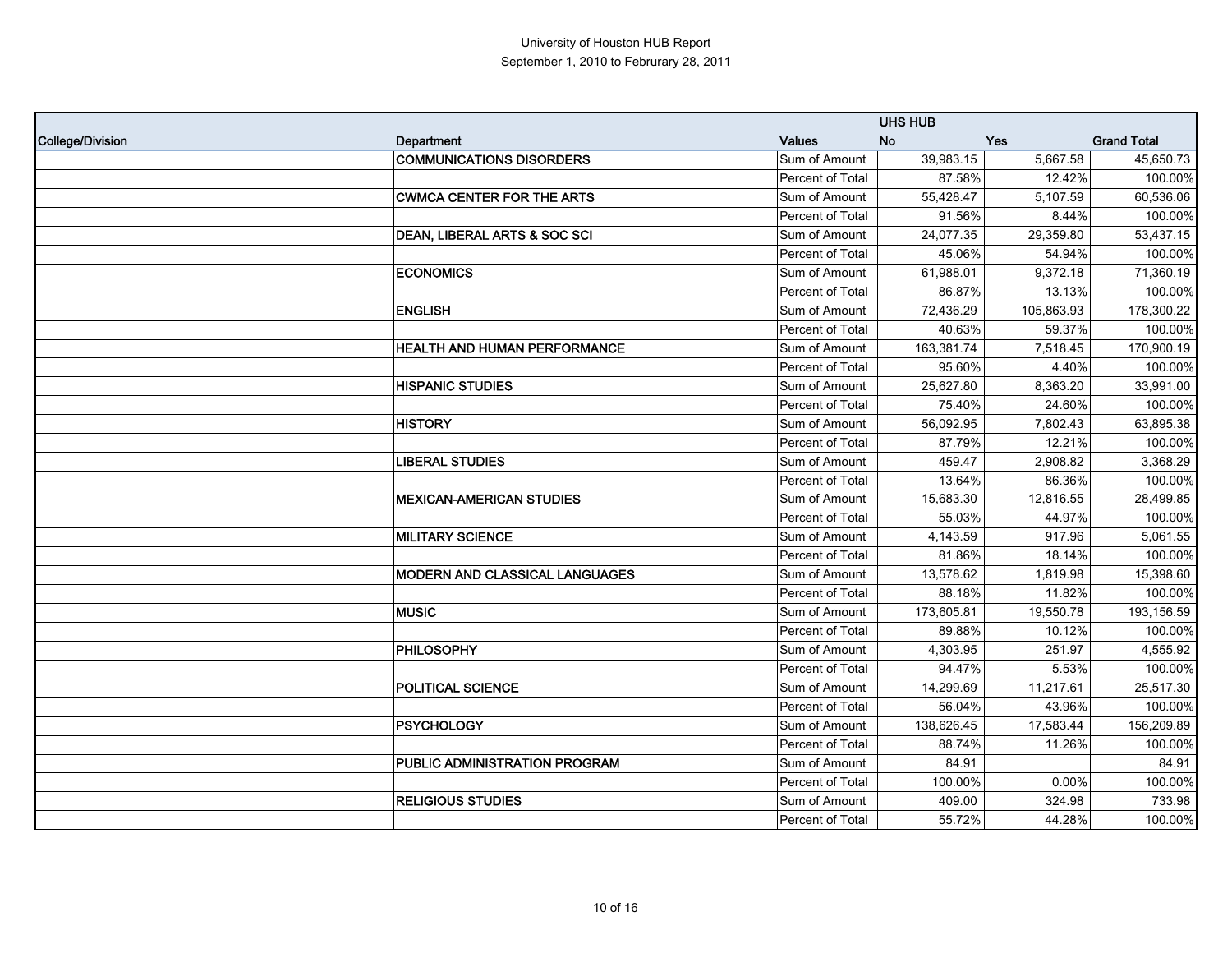|                                                   |                                            |                         | <b>UHS HUB</b> |            |                    |
|---------------------------------------------------|--------------------------------------------|-------------------------|----------------|------------|--------------------|
| <b>College/Division</b>                           | Department                                 | <b>Values</b>           | <b>No</b>      | Yes        | <b>Grand Total</b> |
|                                                   | SOCIOLOGY                                  | Sum of Amount           | 13,446.89      | 12,208.74  | 25,655.63          |
|                                                   |                                            | <b>Percent of Total</b> | 52.41%         | 47.59%     | 100.00%            |
|                                                   | <b>THEATRE</b>                             | Sum of Amount           | 110,460.44     | 17,091.54  | 127,551.98         |
|                                                   |                                            | Percent of Total        | 86.60%         | 13.40%     | 100.00%            |
|                                                   | WOMEN'S, GENDER, AND SEXUALITY STUDIES     | Sum of Amount           | 12,486.18      | 1,009.95   | 13,496.13          |
|                                                   |                                            | <b>Percent of Total</b> | 92.52%         | 7.48%      | 100.00%            |
|                                                   | <b>WRITING CENTER</b>                      | Sum of Amount           | 11,332.63      | 3,375.56   | 14,708.19          |
|                                                   |                                            | <b>Percent of Total</b> | 77.05%         | 22.95%     | 100.00%            |
| Liberal Arts and Social Sciences Sum of Amount    |                                            |                         | 1,623,778.80   | 419,358.49 | 2,043,137.29       |
| Liberal Arts and Social Sciences Percent of Total |                                            |                         | 79.47%         | 20.53%     | 100.00%            |
| Library                                           | <b>UNIVERSITY LIBRARIES</b>                | Sum of Amount           | 5,538,001.74   | 153,341.23 | 5,691,342.97       |
|                                                   |                                            | Percent of Total        | 97.31%         | 2.69%      | 100.00%            |
| <b>Library Sum of Amount</b>                      |                                            |                         | 5,538,001.74   | 153,341.23 | 5,691,342.97       |
| <b>Library Percent of Total</b>                   |                                            |                         | 97.31%         | 2.69%      | 100.00%            |
| <b>Natural Science and Mathematics</b>            | <b>BIOLOGY &amp; BIOCHEMISTRY</b>          | Sum of Amount           | 1,155,476.51   | 35,413.19  | 1,190,889.70       |
|                                                   |                                            | Percent of Total        | 97.03%         | 2.97%      | 100.00%            |
|                                                   | <b>CAGE INSTITUTE</b>                      | Sum of Amount           | 637.61         | 435.89     | 1,073.50           |
|                                                   |                                            | <b>Percent of Total</b> | 59.40%         | 40.60%     | 100.00%            |
|                                                   | <b>CHEMISTRY</b>                           | Sum of Amount           | 1,102,160.46   | 70,757.18  | 1,172,917.64       |
|                                                   |                                            | <b>Percent of Total</b> | 93.97%         | 6.03%      | 100.00%            |
|                                                   | <b>COMPUTER SCIENCE</b>                    | Sum of Amount           | 431,112.52     | 62,445.61  | 493,558.13         |
|                                                   |                                            | Percent of Total        | 87.35%         | 12.65%     | 100.00%            |
|                                                   | CTR FOR NUCLEAR RECEPTORS & CELL SIGNALING | Sum of Amount           | 641,232.14     | 51,979.02  | 693,211.16         |
|                                                   |                                            | Percent of Total        | 92.50%         | 7.50%      | 100.00%            |
|                                                   | <b>DEAN, NATURAL SCIENCE &amp; MATHE</b>   | Sum of Amount           | 136,671.16     | 9,582.15   | 146,253.31         |
|                                                   |                                            | <b>Percent of Total</b> | 93.45%         | 6.55%      | 100.00%            |
|                                                   | <b>EARTH AND ATMOSPHERIC SCIENCES</b>      | Sum of Amount           | 563,848.54     | 51,208.09  | 615,056.63         |
|                                                   |                                            | Percent of Total        | 91.67%         | 8.33%      | 100.00%            |
|                                                   | <b>IMAQS</b>                               | Sum of Amount           | 64,008.56      |            | 64,008.56          |
|                                                   |                                            | Percent of Total        | 100.00%        | 0.00%      | 100.00%            |
|                                                   | <b>INST FOR THEORETICAL &amp; ENG SCI</b>  | Sum of Amount           | 1,065.00       |            | 1,065.00           |
|                                                   |                                            | Percent of Total        | 100.00%        | 0.00%      | 100.00%            |
|                                                   | <b>MATHEMATICS</b>                         | Sum of Amount           | 136,650.55     | 57,267.09  | 193,917.64         |
|                                                   |                                            | Percent of Total        | 70.47%         | 29.53%     | 100.00%            |
|                                                   | PHYSICS                                    | Sum of Amount           | 204,106.54     | 19,348.78  | 223,455.32         |
|                                                   |                                            | <b>Percent of Total</b> | 91.34%         | 8.66%      | 100.00%            |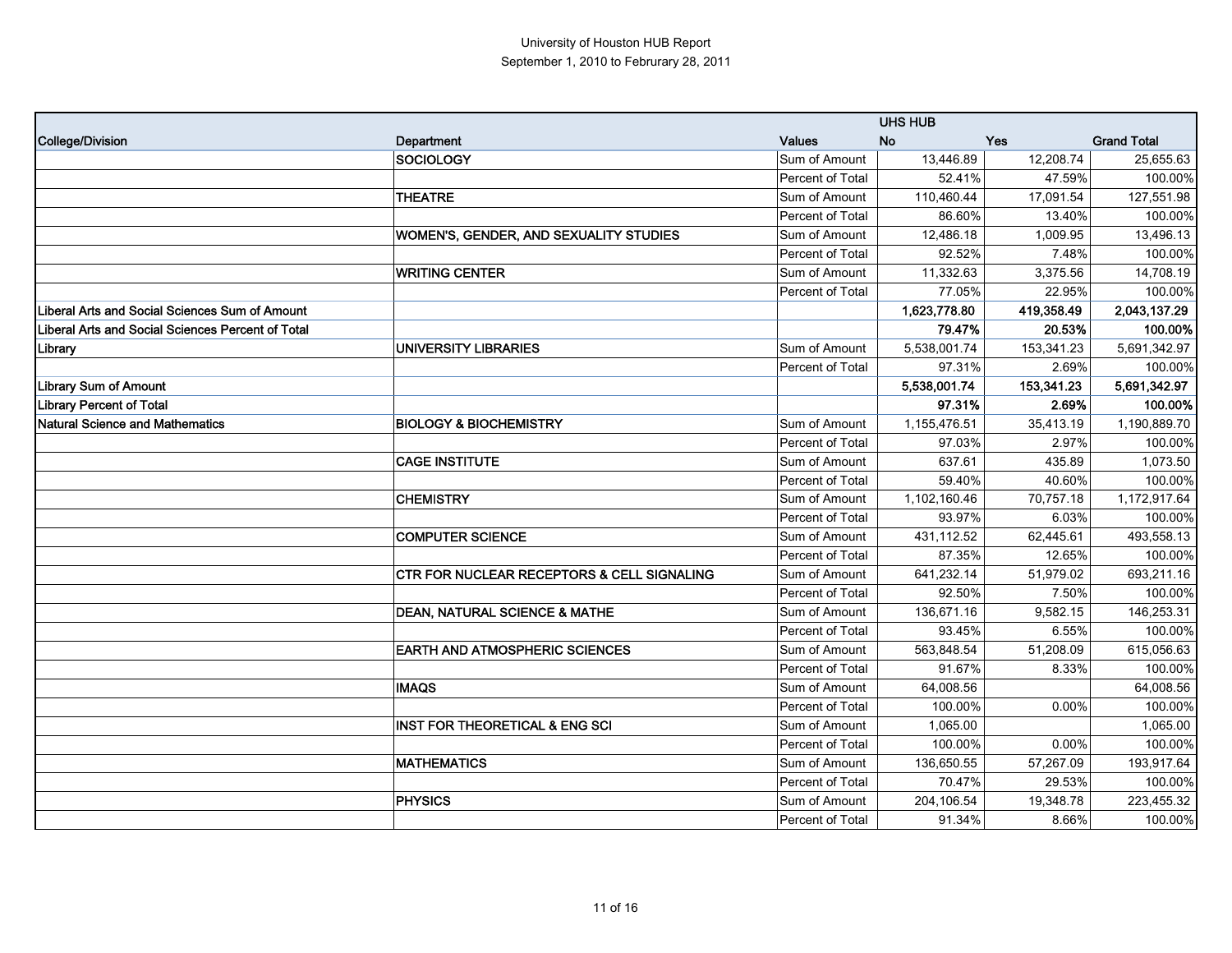|                                                  |                                           |                         | <b>UHS HUB</b> |            |                    |
|--------------------------------------------------|-------------------------------------------|-------------------------|----------------|------------|--------------------|
| College/Division                                 | Department                                | <b>Values</b>           | <b>No</b>      | <b>Yes</b> | <b>Grand Total</b> |
| Natural Science and Mathematics Sum of Amount    |                                           |                         | 4,436,969.59   | 358,437.00 | 4,795,406.59       |
| Natural Science and Mathematics Percent of Total |                                           |                         | 92.53%         | 7.47%      | 100.00%            |
| Optometry                                        | <b>DEAN, OPTOMETRY</b>                    | Sum of Amount           | 289,889.97     | 58,164.48  | 348,054.45         |
|                                                  |                                           | <b>Percent of Total</b> | 83.29%         | 16.71%     | 100.00%            |
|                                                  | <b>OPT VISION SCIENCES</b>                | Sum of Amount           | 295,478.32     | 9,754.92   | 305,233.24         |
|                                                  |                                           | Percent of Total        | 96.80%         | 3.20%      | 100.00%            |
|                                                  | <b>OPTOMETRY CLINIC</b>                   | Sum of Amount           | 123,077.43     | 49,668.82  | 172,746.25         |
|                                                  |                                           | Percent of Total        | 71.25%         | 28.75%     | 100.00%            |
| Optometry Sum of Amount                          |                                           |                         | 708,445.72     | 117,588.22 | 826,033.94         |
| <b>Optometry Percent of Total</b>                |                                           |                         | 85.76%         | 14.24%     | 100.00%            |
| Pharmacy                                         | <b>CLINICAL PHARMACY &amp; ADMINISTRA</b> | Sum of Amount           | 109,152.02     | 29,212.94  | 138,364.96         |
|                                                  |                                           | Percent of Total        | 78.89%         | 21.11%     | 100.00%            |
|                                                  | <b>DEAN, PHARMACY</b>                     | Sum of Amount           | 188.025.58     | 473,716.92 | 661,742.50         |
|                                                  |                                           | Percent of Total        | 28.41%         | 71.59%     | 100.00%            |
|                                                  | <b>INSTITUTE OF COMMUNITY HEALTH</b>      | Sum of Amount           |                | 1.266.08   | 1,266.08           |
|                                                  |                                           | Percent of Total        | 0.00%          | 100.00%    | 100.00%            |
|                                                  | PHARMACOLOGICAL & PHARMACEUTIC            | Sum of Amount           | 449,897.61     | 9,820.69   | 459,718.30         |
|                                                  |                                           | Percent of Total        | 97.86%         | 2.14%      | 100.00%            |
| <b>Pharmacy Sum of Amount</b>                    |                                           |                         | 747,075.21     | 514,016.63 | 1,261,091.84       |
| <b>Pharmacy Percent of Total</b>                 |                                           |                         | 59.24%         | 40.76%     | 100.00%            |
| Research                                         | <b>ANIMAL CARE OPERATIONS</b>             | Sum of Amount           | 260,691.96     | 37,024.24  | 297,716.20         |
|                                                  |                                           | Percent of Total        | 87.56%         | 12.44%     | 100.00%            |
|                                                  | CENTER FOR ADVANCED MATERIALS             | Sum of Amount           | 35,790.12      | 12.90      | 35,803.02          |
|                                                  |                                           | Percent of Total        | 99.96%         | 0.04%      | 100.00%            |
|                                                  | CENTER FOR MATERIALS CHEMISTRY            | Sum of Amount           | 1,831.17       | 698.09     | 2,529.26           |
|                                                  |                                           | Percent of Total        | 72.40%         | 27.60%     | 100.00%            |
|                                                  | <b>CTR FOR BIOMED/ENVIRON GENOMIC</b>     | Sum of Amount           | 79,095.15      | 186.08     | 79,281.23          |
|                                                  |                                           | Percent of Total        | 99.77%         | 0.23%      | 100.00%            |
|                                                  | <b>CTR NEURO AND BIOMECH RESEARCH</b>     | Sum of Amount           | 120,302.07     | 3,004.32   | 123,306.39         |
|                                                  |                                           | Percent of Total        | 97.56%         | 2.44%      | 100.00%            |
|                                                  | <b>GRANTS AND CONTRACTS</b>               | Sum of Amount           | 1,848.71       | 348.46     | 2,197.17           |
|                                                  |                                           | Percent of Total        | 84.14%         | 15.86%     | 100.00%            |
|                                                  | <b>HOUSTON COASTAL CENTER</b>             | Sum of Amount           | 10,702.11      |            | 10,702.11          |
|                                                  |                                           | Percent of Total        | 100.00%        | 0.00%      | 100.00%            |
|                                                  | <b>INSTITUTE FOR MOLECULAR DESIGN</b>     | Sum of Amount           | 172,982.76     | 1,007.21   | 173,989.97         |
|                                                  |                                           | Percent of Total        | 99.42%         | 0.58%      | 100.00%            |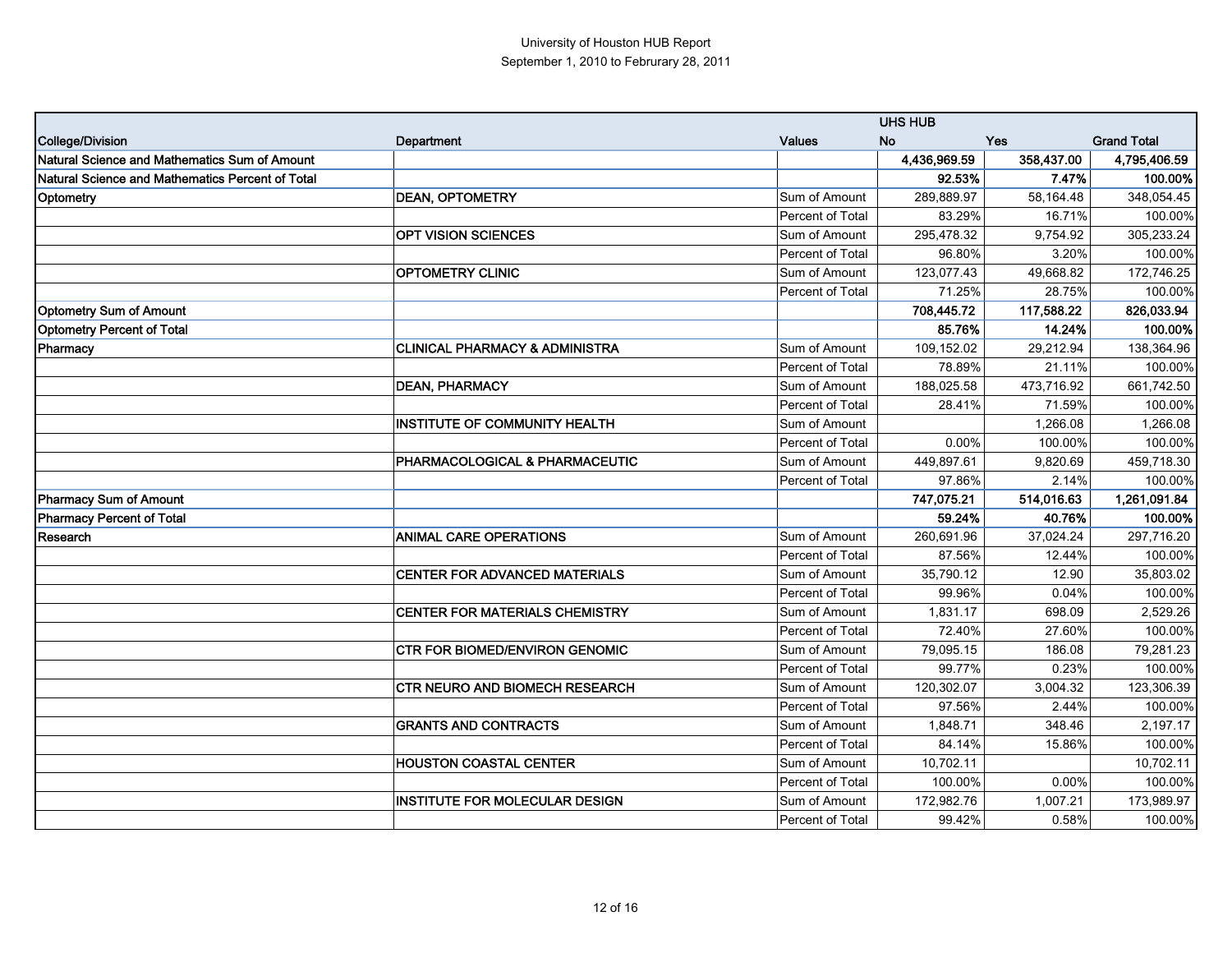|                                  | <b>UHS HUB</b>                                 |                         |              |            |                    |
|----------------------------------|------------------------------------------------|-------------------------|--------------|------------|--------------------|
| <b>College/Division</b>          | Department                                     | <b>Values</b>           | <b>No</b>    | Yes        | <b>Grand Total</b> |
|                                  | <b>INSTITUTE FOR NANOENERGY</b>                | Sum of Amount           | 4,377.92     | 65.29      | 4,443.21           |
|                                  |                                                | Percent of Total        | 98.53%       | 1.47%      | 100.00%            |
|                                  | OFFICE OF TECHNOLOGY MANAGEMENT                | Sum of Amount           | 234,380.73   | 631.08     | 235,011.81         |
|                                  |                                                | <b>Percent of Total</b> | 99.73%       | 0.27%      | 100.00%            |
|                                  | <b>RESEARCH DIVISION OFFICE</b>                | Sum of Amount           | 25,484.14    | 9,523.95   | 35,008.09          |
|                                  |                                                | <b>Percent of Total</b> | 72.80%       | 27.20%     | 100.00%            |
|                                  | <b>RESEARCH FINANCIAL SERVICES</b>             | Sum of Amount           | 1,866.88     | 296.06     | 2,162.94           |
|                                  |                                                | Percent of Total        | 86.31%       | 13.69%     | 100.00%            |
|                                  | <b>RESEARCH INFORMATION CENTER</b>             | Sum of Amount           | 31,612.28    | 5,993.23   | 37,605.51          |
|                                  |                                                | <b>Percent of Total</b> | 84.06%       | 15.94%     | 100.00%            |
|                                  | <b>RESEARCH POLICIES/COMPLIANCE/COMMITTEES</b> | Sum of Amount           | 2,013.01     | 3,427.45   | 5,440.46           |
|                                  |                                                | Percent of Total        | 37.00%       | 63.00%     | 100.00%            |
|                                  | <b>SUPER CONDUCT &amp; ADV MATERIALS</b>       | Sum of Amount           | 1,597.66     | 348.76     | 1,946.42           |
|                                  |                                                | Percent of Total        | 82.08%       | 17.92%     | 100.00%            |
|                                  | <b>TIMES</b>                                   | Sum of Amount           | 76.570.37    | 20,964.19  | 97,534.56          |
|                                  |                                                | Percent of Total        | 78.51%       | 21.49%     | 100.00%            |
|                                  | TX CTR SUPERCONDUCTIVITY AT UH                 | Sum of Amount           | 636,264.99   | 12,571.90  | 648,836.89         |
|                                  |                                                | Percent of Total        | 98.06%       | 1.94%      | 100.00%            |
|                                  | TX LEARNING/COMPUTATIONAL CTR                  | Sum of Amount           | 425,185.82   | 86,529.19  | 511,715.01         |
|                                  |                                                | Percent of Total        | 83.09%       | 16.91%     | 100.00%            |
|                                  | TX OBESITY RESEARCH CENTER                     | Sum of Amount           | 3,007.32     | 5,173.99   | 8,181.31           |
|                                  |                                                | Percent of Total        | 36.76%       | 63.24%     | 100.00%            |
|                                  | UH WIND CLUSTER                                | Sum of Amount           | 3,000.00     |            | 3,000.00           |
|                                  |                                                | Percent of Total        | 100.00%      | 0.00%      | 100.00%            |
| <b>Research Sum of Amount</b>    |                                                |                         | 2,128,605.17 | 187,806.39 | 2,316,411.56       |
| <b>Research Percent of Total</b> |                                                |                         | 91.89%       | 8.11%      | 100.00%            |
| <b>Student Affairs</b>           | <b>CAMPUS ACTIVITIES</b>                       | Sum of Amount           | 87,152.83    | 11,068.63  | 98,221.46          |
|                                  |                                                | Percent of Total        | 88.73%       | 11.27%     | 100.00%            |
|                                  | <b>CAMPUS RECREATION</b>                       | Sum of Amount           | 228,484.93   | 52,579.59  | 281,064.52         |
|                                  |                                                | Percent of Total        | 81.29%       | 18.71%     | 100.00%            |
|                                  | <b>CENTER FOR STUDENTS W/DISABILITIES</b>      | Sum of Amount           | 333,593.01   | 1,683.26   | 335,276.27         |
|                                  |                                                | Percent of Total        | 99.50%       | 0.50%      | 100.00%            |
|                                  | <b>CHILD CARE CENTER</b>                       | Sum of Amount           | 170,568.02   | 26,411.43  | 196,979.45         |
|                                  |                                                | Percent of Total        | 86.59%       | 13.41%     | 100.00%            |
|                                  | <b>COUNSELING AND PSYCH SVCS</b>               | Sum of Amount           | 7,358.19     | 4,902.90   | 12,261.09          |
|                                  |                                                | Percent of Total        | 60.01%       | 39.99%     | 100.00%            |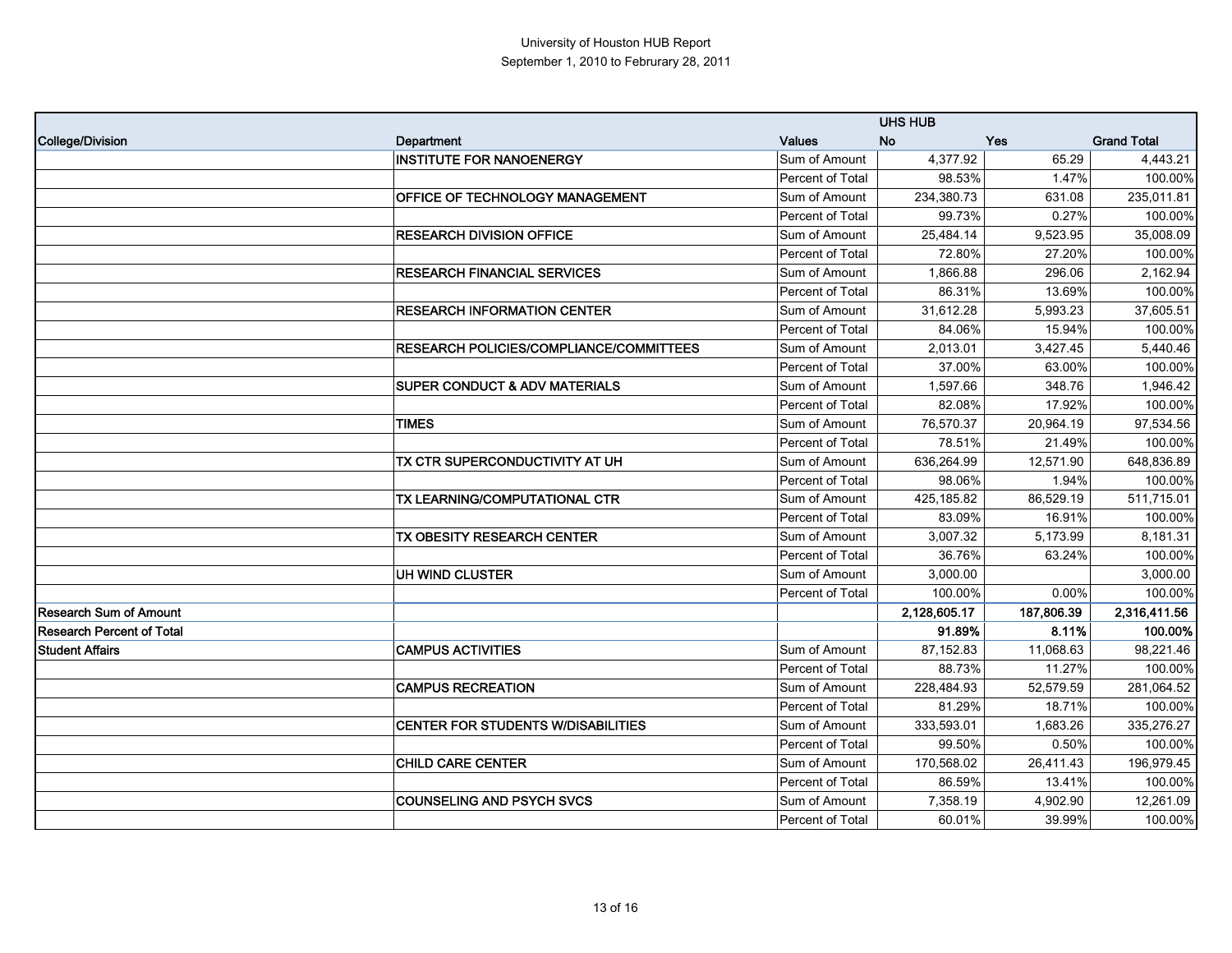|                                         | <b>UHS HUB</b>                              |                         |              |            |                    |
|-----------------------------------------|---------------------------------------------|-------------------------|--------------|------------|--------------------|
| <b>College/Division</b>                 | Department                                  | <b>Values</b>           | <b>No</b>    | Yes        | <b>Grand Total</b> |
|                                         | <b>CTR FOR LEADERSHIP &amp; FSL</b>         | Sum of Amount           | 5,615.82     | 2,257.16   | 7,872.98           |
|                                         |                                             | Percent of Total        | 71.33%       | 28.67%     | 100.00%            |
|                                         | <b>DEAN OF STUDENTS</b>                     | Sum of Amount           | 6,427.06     | 7,488.96   | 13,916.02          |
|                                         |                                             | Percent of Total        | 46.18%       | 53.82%     | 100.00%            |
|                                         | <b>INT'L STUDENT &amp; SCHOLAR SERVICES</b> | Sum of Amount           | 17,988.58    | 3,119.11   | 21,107.69          |
|                                         |                                             | <b>Percent of Total</b> | 85.22%       | 14.78%     | 100.00%            |
|                                         | <b>LEARNING AND ASSESSMENT SVCS</b>         | Sum of Amount           | 12,085.21    | 29,609.33  | 41,694.54          |
|                                         |                                             | Percent of Total        | 28.99%       | 71.01%     | 100.00%            |
|                                         | <b>LEARNING SUPPORT SERVICES</b>            | Sum of Amount           | 9,472.56     | 24,860.73  | 34,333.29          |
|                                         |                                             | Percent of Total        | 27.59%       | 72.41%     | 100.00%            |
|                                         | <b>RELIGION CENTER</b>                      | Sum of Amount           | 1,147.58     | 294.61     | 1,442.19           |
|                                         |                                             | Percent of Total        | 79.57%       | 20.43%     | 100.00%            |
|                                         | <b>RESIDENTIAL LIFE &amp; HOUSING</b>       | Sum of Amount           | 1,149,968.47 | 268,674.83 | 1,418,643.30       |
|                                         |                                             | Percent of Total        | 81.06%       | 18.94%     | 100.00%            |
|                                         | <b>STUDENT AFFAIRS</b>                      | Sum of Amount           | 52,309.06    | 11,258.77  | 63,567.83          |
|                                         |                                             | Percent of Total        | 82.29%       | 17.71%     | 100.00%            |
|                                         | <b>STUDENT HEALTH CENTER</b>                | Sum of Amount           | 168,079.47   | 111,139.68 | 279,219.15         |
|                                         |                                             | <b>Percent of Total</b> | 60.20%       | 39.80%     | 100.00%            |
|                                         | <b>STUDENT PHARMACY</b>                     | Sum of Amount           | 845.21       |            | 845.21             |
|                                         |                                             | <b>Percent of Total</b> | 100.00%      | 0.00%      | 100.00%            |
|                                         | <b>STUDENT PUBLICATIONS</b>                 | Sum of Amount           | 26,523.50    | 661.14     | 27,184.64          |
|                                         |                                             | <b>Percent of Total</b> | 97.57%       | 2.43%      | 100.00%            |
|                                         | UNIVERSITY CAREER SERVICES                  | Sum of Amount           | 6,119.66     | 3,829.05   | 9,948.71           |
|                                         |                                             | Percent of Total        | 61.51%       | 38.49%     | 100.00%            |
|                                         | <b>UNIVERSITY CENTER</b>                    | Sum of Amount           | 380,470.21   | 32,524.45  | 412,994.66         |
|                                         |                                             | <b>Percent of Total</b> | 92.12%       | 7.88%      | 100.00%            |
|                                         | UNIVERSITY TESTING SERVICES                 | Sum of Amount           | 80,736.05    | 10,707.98  | 91,444.03          |
|                                         |                                             | Percent of Total        | 88.29%       | 11.71%     | 100.00%            |
|                                         | <b>URBAN EXPERIENCE VPSA</b>                | Sum of Amount           | 503.24       | 3,043.16   | 3,546.40           |
|                                         |                                             | Percent of Total        | 14.19%       | 85.81%     | 100.00%            |
|                                         | <b>VETERAN SERVICES</b>                     | Sum of Amount           | 3,798.33     | 1,341.95   | 5,140.28           |
|                                         |                                             | Percent of Total        | 73.89%       | 26.11%     | 100.00%            |
| <b>Student Affairs Sum of Amount</b>    |                                             |                         | 2,749,246.99 | 607,456.72 | 3,356,703.71       |
| <b>Student Affairs Percent of Total</b> |                                             |                         | 81.90%       | 18.10%     | 100.00%            |
| Technology                              | <b>CENTER FOR APPLIED TECHNOLOGY</b>        | Sum of Amount           | 15,082.23    |            | 15,082.23          |
|                                         |                                             | <b>Percent of Total</b> | 100.00%      | $0.00\%$   | 100.00%            |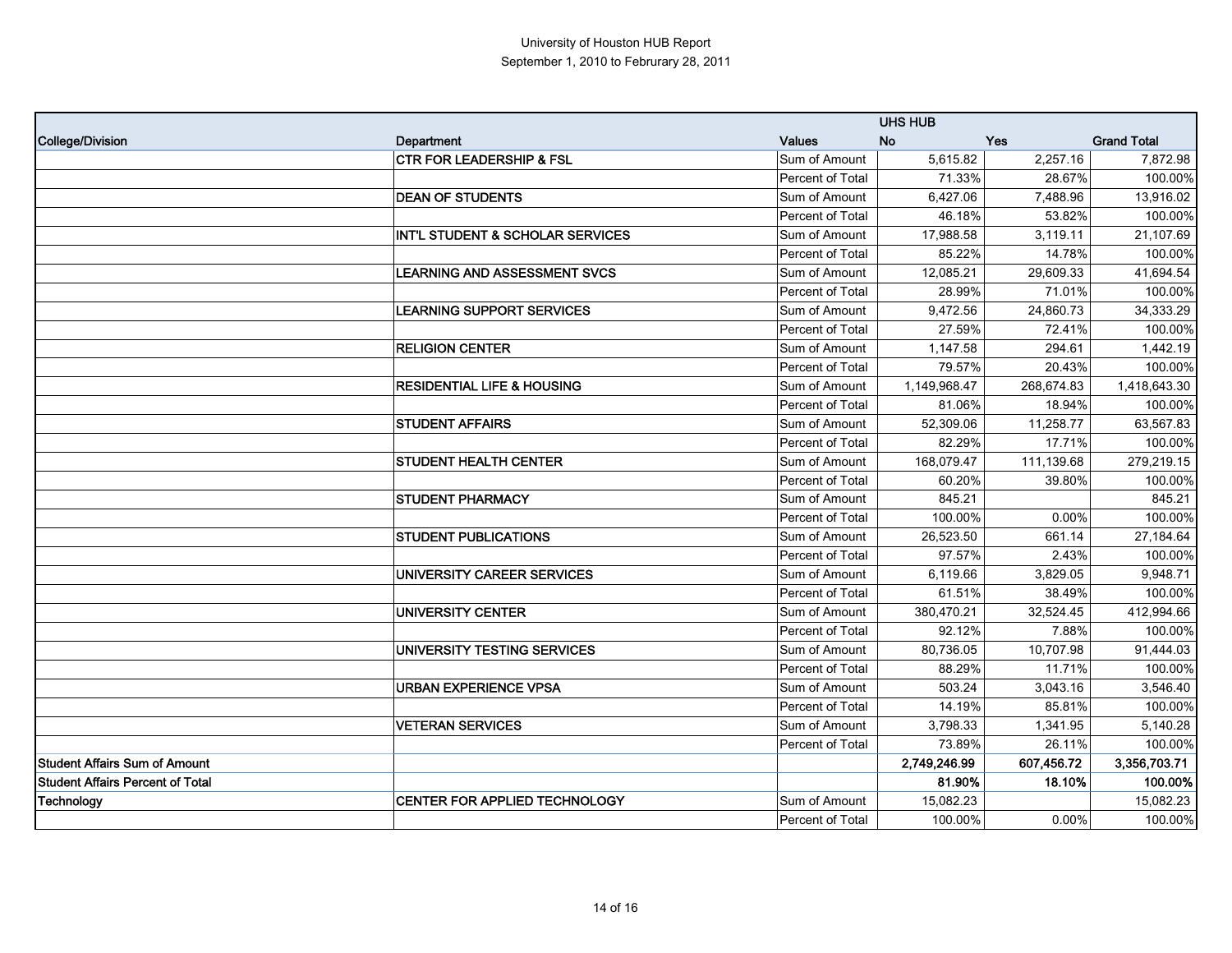|                                    |                                         | <b>UHS HUB</b>   |            |            |                    |
|------------------------------------|-----------------------------------------|------------------|------------|------------|--------------------|
| <b>College/Division</b>            | Department                              | <b>Values</b>    | <b>No</b>  | Yes        | <b>Grand Total</b> |
| <b>Technology</b>                  | <b>CENTER FOR FUTURE OF HEALTH</b>      | Sum of Amount    | 21,519.09  |            | 21,519.09          |
|                                    |                                         | Percent of Total | 100.00%    | 0.00%      | 100.00%            |
|                                    | CENTER FOR LIFE SCIENCES TECH           | Sum of Amount    | 246.30     | 85.99      | 332.29             |
|                                    |                                         | Percent of Total | 74.12%     | 25.88%     | 100.00%            |
|                                    | CENTER FOR TECHNOLOGY LITERACY          | Sum of Amount    | 51,304.97  | 18,066.40  | 69,371.37          |
|                                    |                                         | Percent of Total | 73.96%     | 26.04%     | 100.00%            |
|                                    | <b>CONSTRUCTION MANAGEMENT</b>          | Sum of Amount    | 5,012.60   | 330.42     | 5,343.02           |
|                                    |                                         | Percent of Total | 93.82%     | 6.18%      | 100.00%            |
|                                    | <b>DEAN, TECHNOLOGY</b>                 | Sum of Amount    | 145,230.09 | 268,954.35 | 414,184.44         |
|                                    |                                         | Percent of Total | 35.06%     | 64.94%     | 100.00%            |
|                                    | <b>ENGINEERING TECHNOLOGY</b>           | Sum of Amount    | 170,385.37 | 20,336.11  | 190,721.48         |
|                                    |                                         | Percent of Total | 89.34%     | 10.66%     | 100.00%            |
|                                    | HUMAN DEVELOP AND CONSUMER SCI          | Sum of Amount    | 28,327.35  | 10,427.29  | 38,754.64          |
|                                    |                                         | Percent of Total | 73.09%     | 26.91%     | 100.00%            |
|                                    | <b>INFORMATION &amp; LOGISTICS TECH</b> | Sum of Amount    | 92,454.85  | 81,782.44  | 174,237.29         |
|                                    |                                         | Percent of Total | 53.06%     | 46.94%     | 100.00%            |
|                                    | <b>TMAC</b>                             | Sum of Amount    | 15,897.93  | 245.27     | 16,143.20          |
|                                    |                                         | Percent of Total | 98.48%     | 1.52%      | 100.00%            |
| <b>Technology Sum of Amount</b>    |                                         |                  | 545,460.78 | 400,228.27 | 945,689.05         |
| <b>Technology Percent of Total</b> |                                         |                  | 57.68%     | 42.32%     | 100.00%            |
| <b>University Advancement</b>      | <b>ADVANCEMENT INFORMATION SVCS</b>     | Sum of Amount    | 36,001.63  | 8,460.14   | 44,461.77          |
|                                    |                                         | Percent of Total | 80.97%     | 19.03%     | 100.00%            |
|                                    | <b>ANNUAL GIVING</b>                    | Sum of Amount    | 243,101.80 | 2,182.89   | 245,284.69         |
|                                    |                                         | Percent of Total | 99.11%     | 0.89%      | 100.00%            |
|                                    | <b>DEVELOPMENT</b>                      | Sum of Amount    | 13,600.19  | 22,427.99  | 36,028.18          |
|                                    |                                         | Percent of Total | 37.75%     | 62.25%     | 100.00%            |
|                                    | <b>DEVELOPMENT RESEARCH</b>             | Sum of Amount    | 18,645.18  |            | 18,645.18          |
|                                    |                                         | Percent of Total | 100.00%    | 0.00%      | 100.00%            |
|                                    | <b>DONOR &amp; ALUMNI RECORDS</b>       | Sum of Amount    | 15,322.88  | 5,590.59   | 20,913.47          |
|                                    |                                         | Percent of Total | 73.27%     | 26.73%     | 100.00%            |
|                                    | <b>MARKETING</b>                        | Sum of Amount    | 425,255.72 | 87,439.24  | 512,694.96         |
|                                    |                                         | Percent of Total | 82.95%     | 17.05%     | 100.00%            |
|                                    | OFFICE OF SPECIAL EVENTS                | Sum of Amount    | 118,767.02 | 28,280.04  | 147,047.06         |
|                                    |                                         | Percent of Total | 80.77%     | 19.23%     | 100.00%            |
|                                    | <b>PLANNED GIVING</b>                   | Sum of Amount    | 44,656.71  | 130.00     | 44,786.71          |
|                                    |                                         | Percent of Total | 99.71%     | 0.29%      | 100.00%            |